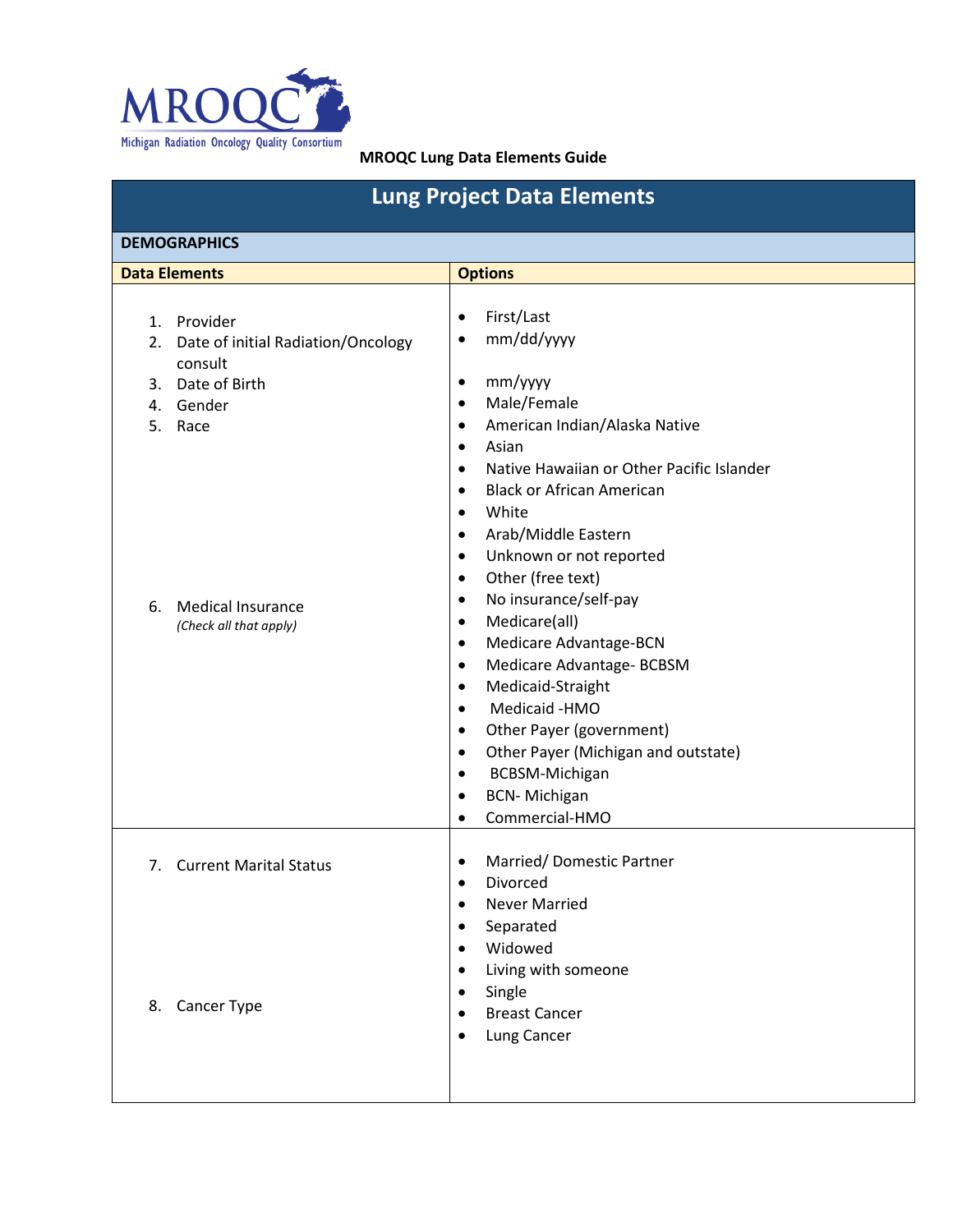

# **LUNG PROJECT**

# **L1: Patient: Pre-Treatment Lung Cancer Questionnaire**

*Time points: Pre RT Evaluation*

**Data Elements Container and Container Security Properties and Container Security Properties and Containers** 

| I have lack of energy                                                              |              |
|------------------------------------------------------------------------------------|--------------|
| I have nausea                                                                      |              |
| Because of my physical condition, I have<br>trouble meeting the needs of my family |              |
| I have pain                                                                        |              |
| I am bothered by side effects of treatment                                         |              |
| I feel ill                                                                         |              |
| I am forced to spend time in bed                                                   |              |
| I am able to work                                                                  | Not at all   |
| My work (include work at home) is fulfilling                                       | A little bit |
|                                                                                    | Somewhat     |
| I am able to enjoy life                                                            | Quite a bit  |
| I have accepted my illness                                                         | Very much    |
| I am sleeping well                                                                 |              |
| I am enjoying the things I usually do for fun                                      |              |
| I am content with the quality of my life right<br>now                              |              |
| I have been short of breath                                                        |              |
| I am losing weight                                                                 |              |
| My thinking is clear                                                               |              |
| I have been coughing                                                               |              |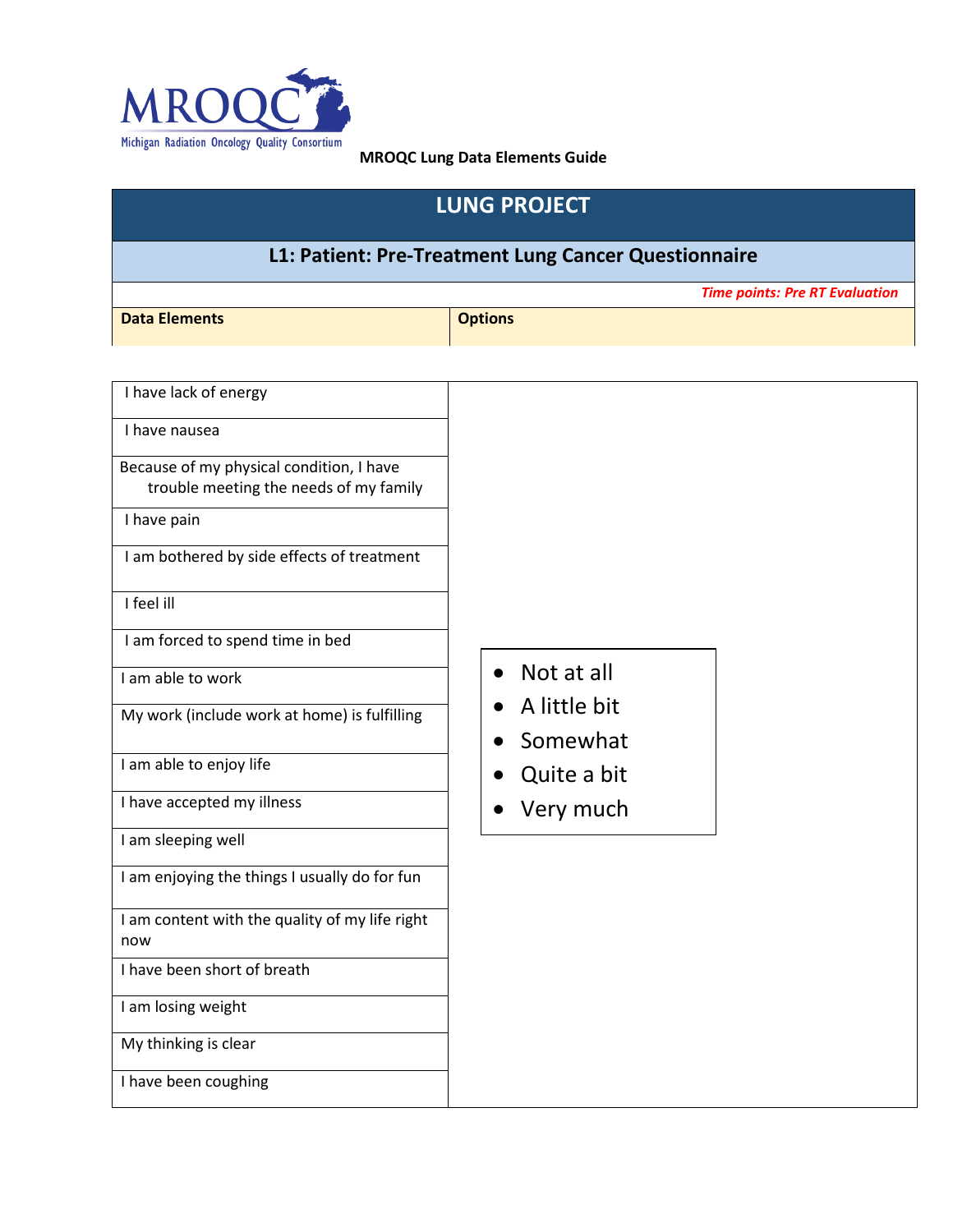

| I am bothered by hair loss                                                 |                                                                                                              |
|----------------------------------------------------------------------------|--------------------------------------------------------------------------------------------------------------|
| I have a good appetite                                                     |                                                                                                              |
| I feel tightness in my chest                                               |                                                                                                              |
| Breathing is easy for me                                                   |                                                                                                              |
| Have you ever smoked                                                       | No<br>Yes                                                                                                    |
| If Yes: I regret my smoking                                                | A little bit<br>Not at all<br>Somewhat<br>Quite a bit Very Much                                              |
| Are you currently vaping?                                                  | YES/NO                                                                                                       |
| a) If yes, please select how often you change<br>cartridges                | Cartridge refill lasts 2 days or longer<br>1 Cartridge refill per day<br>2 or more cartridge refills per day |
| b) Do you fill your own cartridge's or<br>purchase prepackaged cartridges? | Fill own cartridges<br>Purchase prepackaged cartridges                                                       |
| c) Do you use flavored cartridges?                                         | YES/NO                                                                                                       |
| d) Do you use any of the following while<br>vaping?                        | Marijuana<br>Tobacco<br>THC oil<br>CBD with vaping                                                           |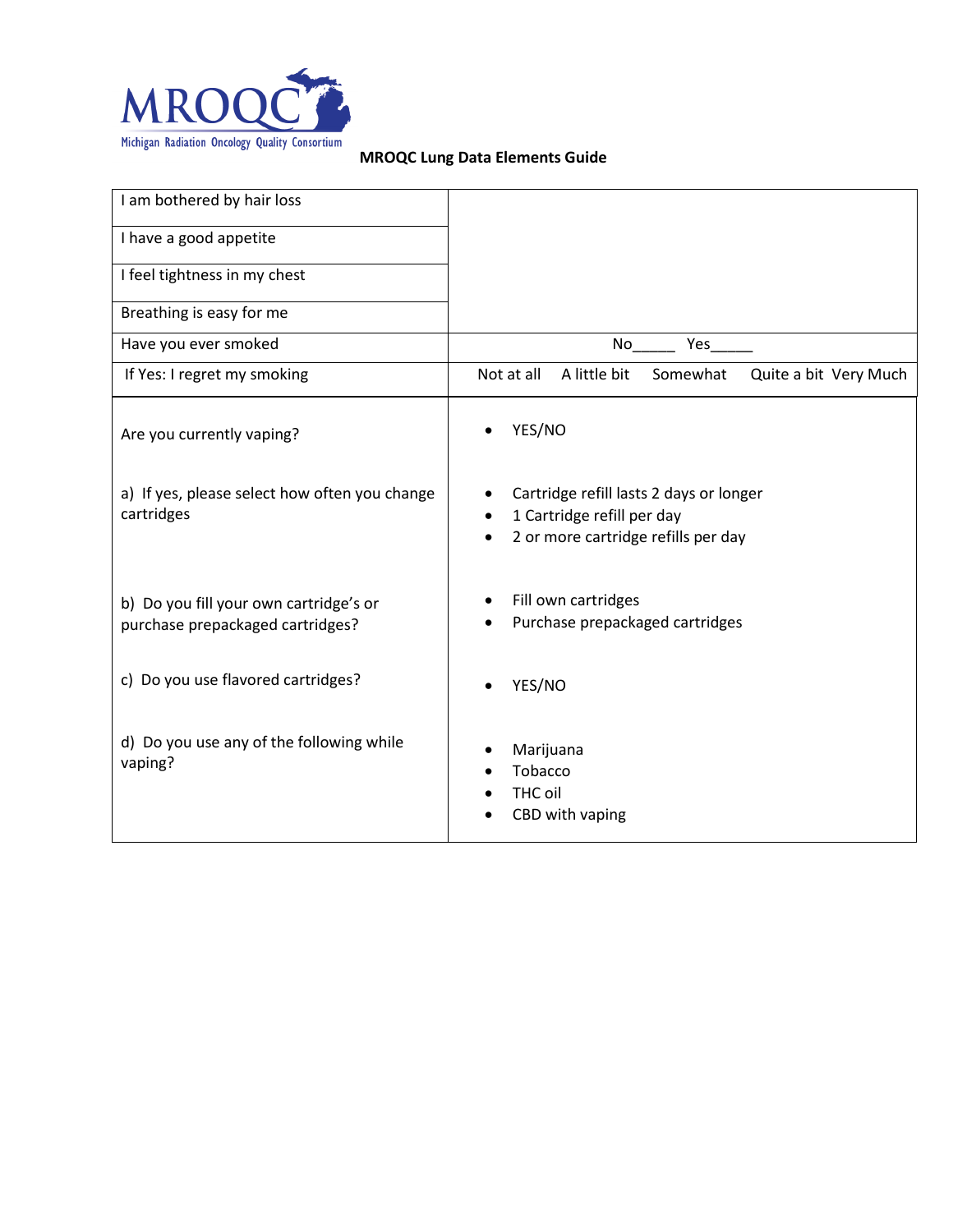

| Have you ever, even once, used Cannabis?                                                                                                                                  | Prefer not to answer - Proceed to question 28<br>$\bullet$<br>No - Proceed to question 28<br>Yes                                                                                                                                                                                                                                                                                                                                                                                                                                          |
|---------------------------------------------------------------------------------------------------------------------------------------------------------------------------|-------------------------------------------------------------------------------------------------------------------------------------------------------------------------------------------------------------------------------------------------------------------------------------------------------------------------------------------------------------------------------------------------------------------------------------------------------------------------------------------------------------------------------------------|
| Think specifically about the past 30 days up to<br>and including today. What is your best<br>estimate of the number of days you used<br>Cannabis during the past 30 days? | 0 days<br>1 or 2 days<br>3 to 5 days<br>$\bullet$<br>6 to 9 days<br>10 to 19 days<br>20 to 29 days<br>$\bullet$<br>All 30 days                                                                                                                                                                                                                                                                                                                                                                                                            |
| During the past 30 days, which one of the<br>following ways did you use cannabis most<br>often? Did you usually:                                                          | Smoke it (for example, in a joint, bong, pipe, or blunt)<br>$\bullet$<br>Eat it (for example, in brownies, cakes, cookies, or<br>$\bullet$<br>candy)<br>Drink it (for example, in tea, cola, or alcohol)<br>Vaporize it (for example, in an e-cigarette-like<br>vaporizer or another vaporizing device)<br>Dab it (for example, using waxes or concentrates)<br>٠<br>Apply to skin (for example, using lotions or oils)<br>Administer rectally (for example, using suppositories).<br>Use it some other way (please specify:<br>$\bullet$ |
| What is the major active ingredient in the<br>cannabis product that you use the most? (This<br>information can often be found on the package<br>label.)                   | No problems with swallowing this week<br>$\bullet$<br>Mild soreness only<br>$\bullet$<br>Can swallow solids with some difficulty<br>٠<br>Cannot swallow solids<br>$\bullet$<br>Cannot swallow liquids                                                                                                                                                                                                                                                                                                                                     |
| Please select the one response that best<br>describes your swallowing ability over the<br>course of the past week:                                                        | No problems with swallowing this week<br>Mild soreness only<br>Can swallow solids with some difficulty<br>$\bullet$<br>Cannot swallow solids<br>Cannot swallow liquids                                                                                                                                                                                                                                                                                                                                                                    |
| Which best describes your race/ethnicity (mark<br>all that apply)?                                                                                                        | American Indian/Alaska Native<br>Arab/Middle Eastern<br>$\bullet$<br>Asian<br><b>Black or African American</b><br>Native Hawaiian or Pacific Islander<br>White<br>Other. Specify:                                                                                                                                                                                                                                                                                                                                                         |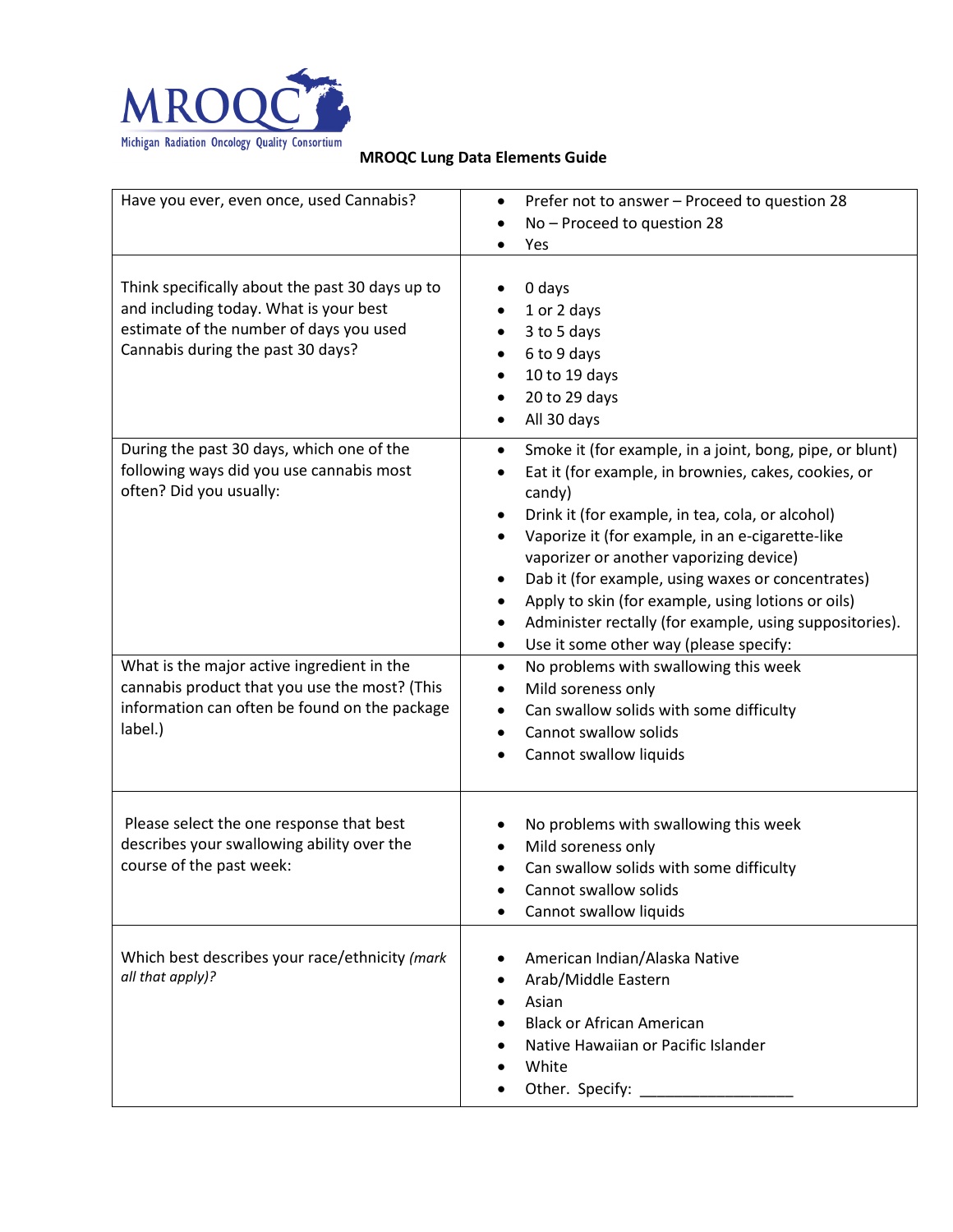

| Are you of Hispanic/Latino origin?                                                                                 | YES/NO                                                                                                                                                                                                                                                                                                              |  |
|--------------------------------------------------------------------------------------------------------------------|---------------------------------------------------------------------------------------------------------------------------------------------------------------------------------------------------------------------------------------------------------------------------------------------------------------------|--|
| What is the highest level of education you have<br>completed?<br>during the past week.                             | Grade School or less<br>Some High School<br>High School Graduate or GED<br>Some College or Technical School<br>Associate's Degree<br>College Graduate (Bachelor's Degree)<br><b>Graduate Degree</b><br>For the following additional symptoms or problems, please circle or mark the number that best applies to you |  |
| How much did you cough?                                                                                            |                                                                                                                                                                                                                                                                                                                     |  |
| Did you cough up blood?                                                                                            | Not at all<br>$\bullet$                                                                                                                                                                                                                                                                                             |  |
| Were you short of breath when you rested?                                                                          | A little bit                                                                                                                                                                                                                                                                                                        |  |
| Were you short of breath when you walked?                                                                          | Quite a bit                                                                                                                                                                                                                                                                                                         |  |
| Were you short of breath when you climbed<br>stairs?                                                               | Very much                                                                                                                                                                                                                                                                                                           |  |
| Did you take any medicine for pain?                                                                                | No<br>Yes                                                                                                                                                                                                                                                                                                           |  |
| If yes, how much did it help?                                                                                      | Not at all<br>A little bit<br>Quite a bit<br>Very much                                                                                                                                                                                                                                                              |  |
| What is your height?                                                                                               | ft<br>-in                                                                                                                                                                                                                                                                                                           |  |
| What is your current weight?                                                                                       | pounds.                                                                                                                                                                                                                                                                                                             |  |
| L2: Patient: Weekly Lung Cancer Swallowing Assessment                                                              |                                                                                                                                                                                                                                                                                                                     |  |
| <b>Time points: Weekly On-Treatment Visits</b>                                                                     |                                                                                                                                                                                                                                                                                                                     |  |
| <b>Data Elements</b>                                                                                               | <b>Options</b>                                                                                                                                                                                                                                                                                                      |  |
| Please select the one response that best<br>describes your swallowing ability over the<br>course of the past week: | No problems with swallowing this week<br>Mild soreness only<br>Can swallow solids with some difficulty<br>٠<br>Cannot swallow solids<br>$\bullet$<br>Cannot swallow liquids                                                                                                                                         |  |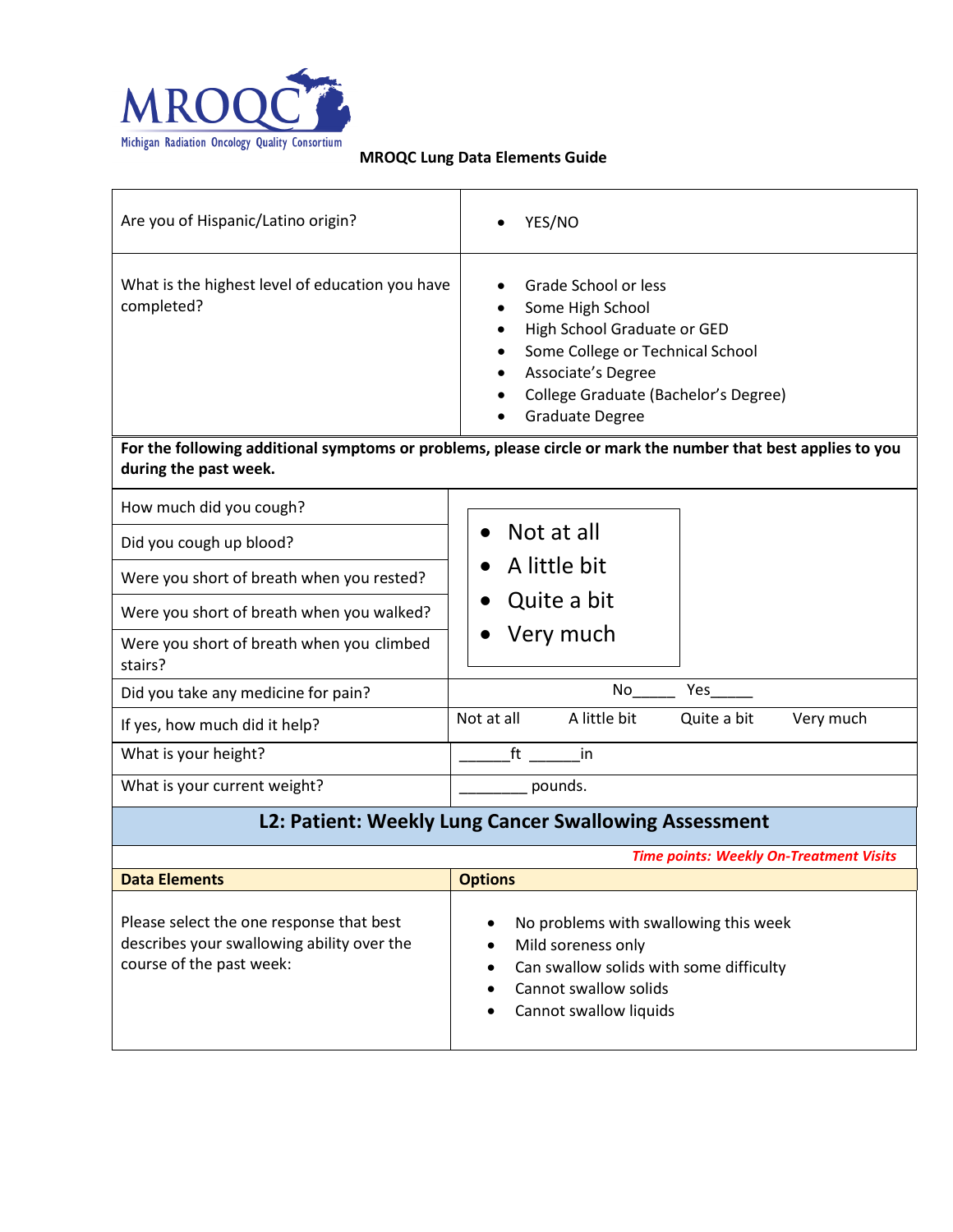

| L3: Patient Lung End of Treatment and Follow-up                                    |                |  |
|------------------------------------------------------------------------------------|----------------|--|
| Time points: Last week of treatment & Follow-up visits 1-3-6 months                |                |  |
| <b>Data Elements</b>                                                               | <b>Options</b> |  |
| I have lack of energy                                                              |                |  |
| I have nausea                                                                      |                |  |
| Because of my physical condition, I have<br>trouble meeting the needs of my family |                |  |
| I have pain                                                                        | Not at all     |  |
| I am bothered by side effects of treatment                                         | A little bit   |  |
| I feel ill                                                                         | Somewhat       |  |
| I am forced to spend time in bed                                                   | Quite a bit    |  |
| I am able to work                                                                  | Very much      |  |
| My work (include work at home) is fulfilling                                       |                |  |
| I am able to enjoy life                                                            |                |  |
| I have accepted my illness                                                         |                |  |
| I am sleeping well                                                                 |                |  |
| I am enjoying the things I usually do for fun                                      |                |  |
| I am content with the quality of my life right<br>now                              |                |  |
| I have been short of breath                                                        | Not at all     |  |
| I am losing weight                                                                 | A little bit   |  |
| My thinking is clear                                                               | Somewhat       |  |
| I have been coughing                                                               | Quite a bit    |  |
| I am bothered by hair loss                                                         | Very much      |  |
| I have a good appetite                                                             |                |  |
| I feel tightness in my chest                                                       |                |  |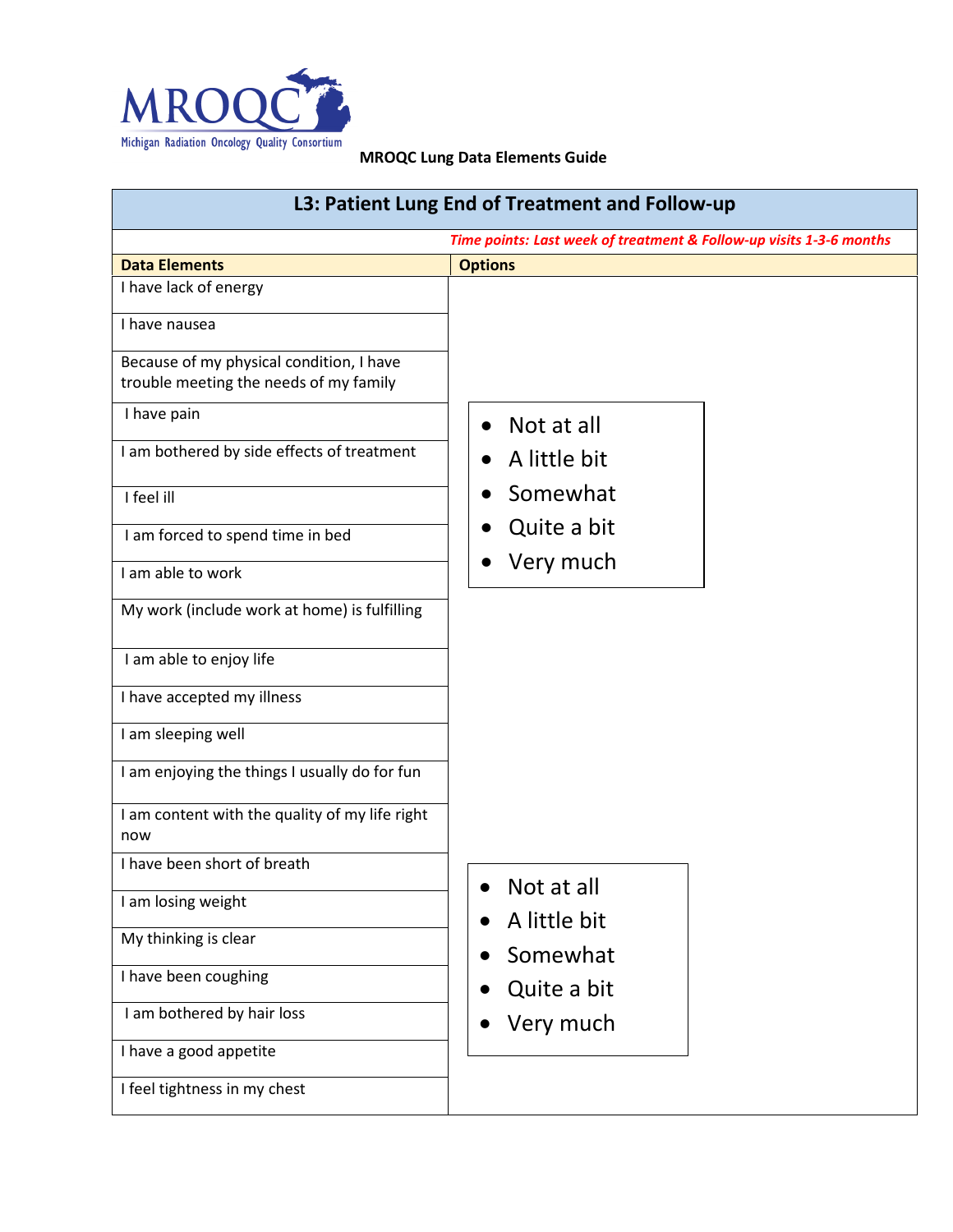

| Breathing is easy for me                                                                                                                                                                  |                                                                                                              |
|-------------------------------------------------------------------------------------------------------------------------------------------------------------------------------------------|--------------------------------------------------------------------------------------------------------------|
| Have you ever smoked                                                                                                                                                                      | No<br>Yes                                                                                                    |
| If Yes: I regret my smoking                                                                                                                                                               | A little bit<br>Not at all<br>Somewhat<br>Quite a bit Very Much                                              |
| Are you currently vaping?                                                                                                                                                                 | YES/NO                                                                                                       |
| a) If yes, please select how often you change<br>cartridges                                                                                                                               | Cartridge refill lasts 2 days or longer<br>1 Cartridge refill per day<br>2 or more cartridge refills per day |
| b) Do you fill your own cartridge's or<br>purchase prepackaged cartridges?                                                                                                                | Fill own cartridges<br>Purchase prepackaged cartridges                                                       |
| c) Do you use flavored cartridges?                                                                                                                                                        | YES/NO                                                                                                       |
| d) Do you use any of the following while<br>vaping?                                                                                                                                       | Marijuana<br>Tobacco<br>THC oil<br>CBD with vaping                                                           |
| Have any of your radiation oncology<br>providers ever asked if you use cannabis? If<br>the only mention of cannabis that you recall<br>is from a survey form, then the answer is<br>"No". | YES/NO                                                                                                       |
| Have you been satisfied with your radiation<br>oncology providers' ability to answer<br>questions about cannabis?                                                                         | I have not asked any questions about<br>$\bullet$<br>cannabis<br>No<br>Yes                                   |
| Have you used cannabis, even once, since the<br>first treatment in your course of radiation?                                                                                              | Prefer not to answer<br>$\bullet$<br>No<br>Yes                                                               |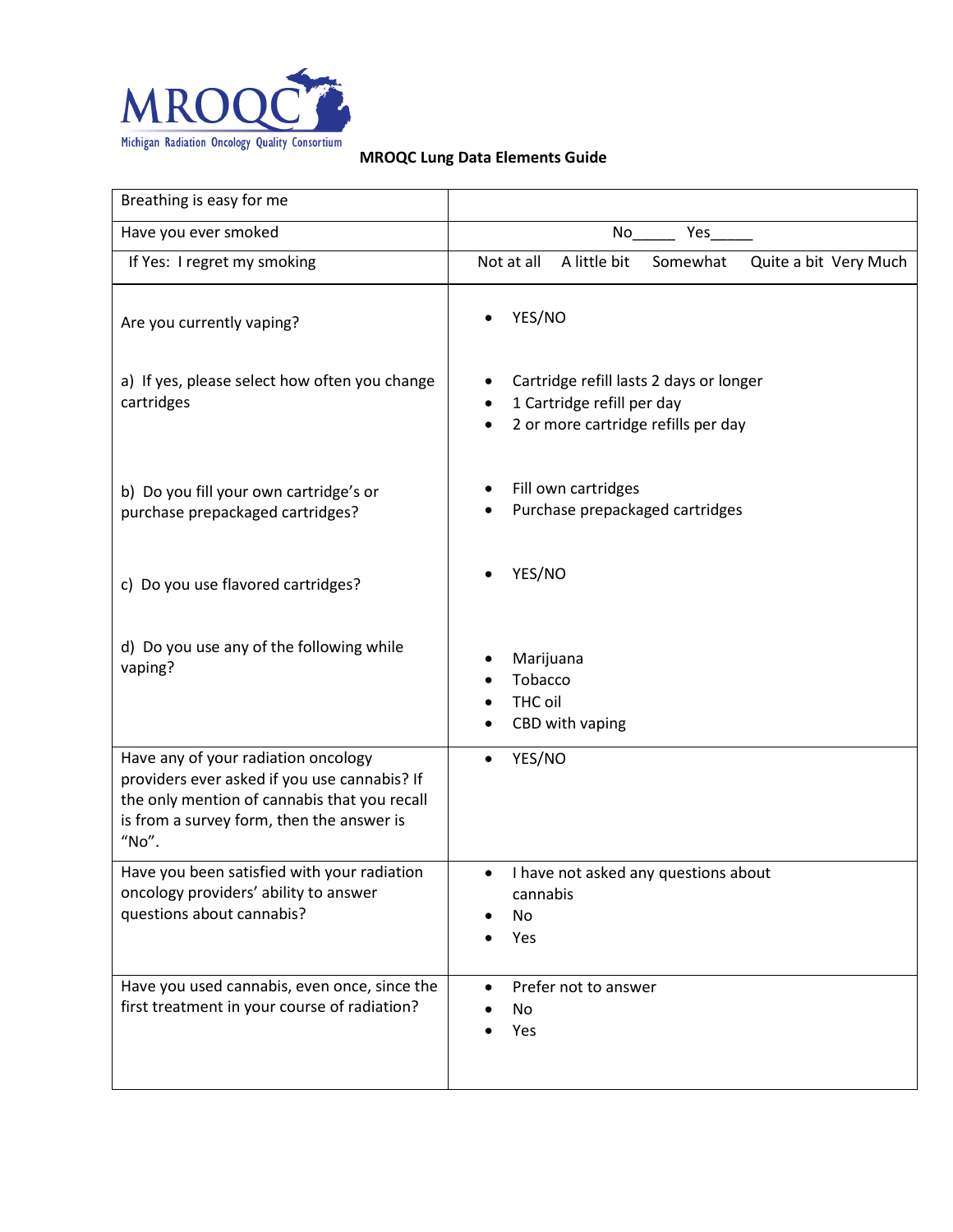

| If you use cannabis, please tell us the<br>reason(s) why                                                                              | Free text                                                                                                                                                    |  |  |
|---------------------------------------------------------------------------------------------------------------------------------------|--------------------------------------------------------------------------------------------------------------------------------------------------------------|--|--|
| Please select the one response that best<br>describes your swallowing ability over the<br>course of the past week (Select only one)   | No problems with swallowing this<br>week<br>Mild soreness only<br>Can swallow solids with some difficulty<br>Cannot swallow solids<br>Cannot swallow liquids |  |  |
| For the following additional symptoms or problems, please circle or mark the number that best applies to you<br>during the past week. |                                                                                                                                                              |  |  |
| How much did you cough?                                                                                                               |                                                                                                                                                              |  |  |
| Did you cough up blood?                                                                                                               | Not at all                                                                                                                                                   |  |  |
| Were you short of breath when you rested?                                                                                             | A little bit                                                                                                                                                 |  |  |
| Were you short of breath when you walked?                                                                                             | Quite a bit                                                                                                                                                  |  |  |
| Were you short of breath when you climbed<br>stairs?                                                                                  | Very much                                                                                                                                                    |  |  |
| Did you take any medicine for pain?                                                                                                   | No<br>Yes                                                                                                                                                    |  |  |
| If yes, how much did it help?                                                                                                         | Not at all<br>A little bit<br>Very much<br>Quite a bit                                                                                                       |  |  |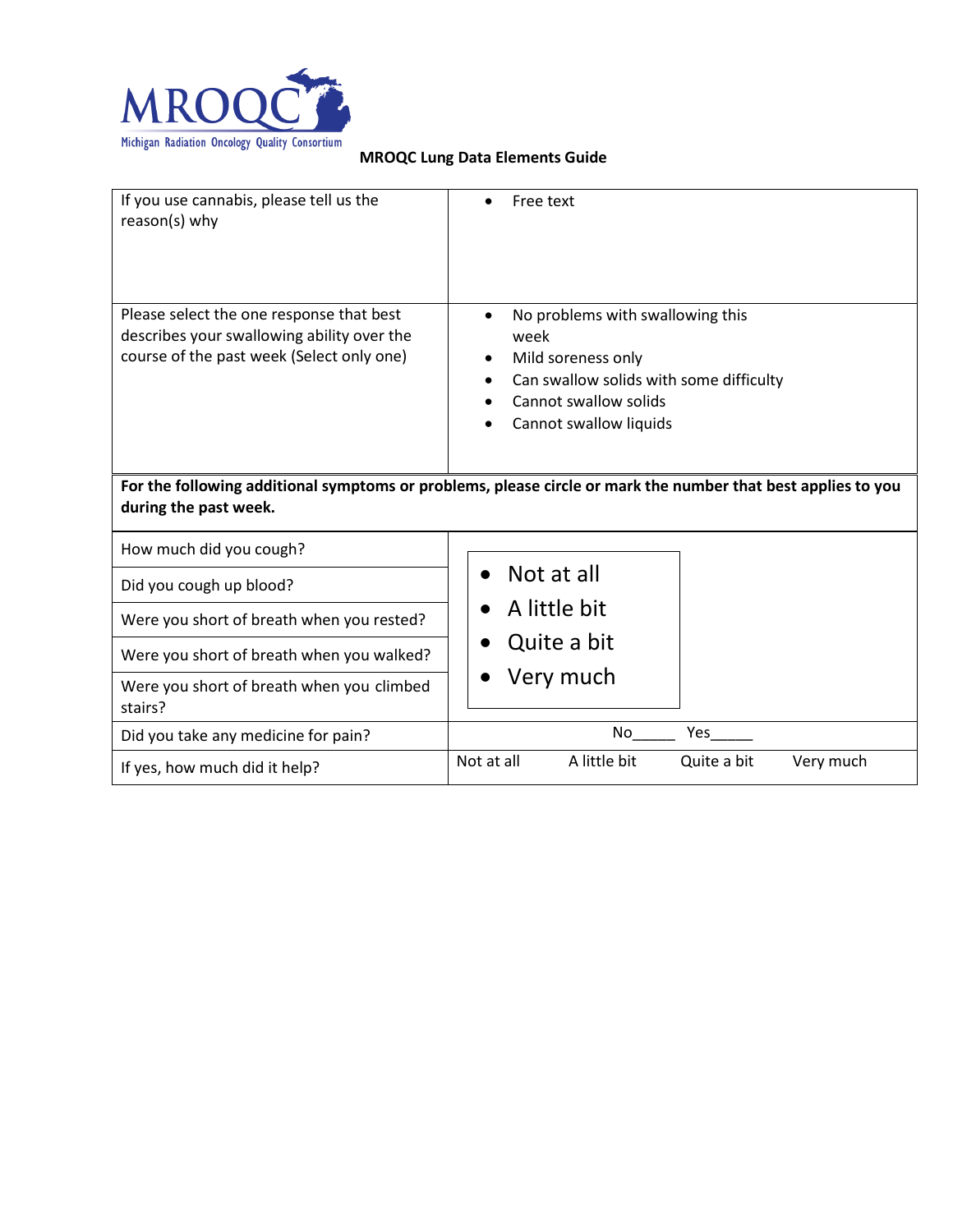

| L4 CDA: Lung Cancer Baseline Clinical Data          |                                                                                                                                                                                |  |
|-----------------------------------------------------|--------------------------------------------------------------------------------------------------------------------------------------------------------------------------------|--|
| <b>Time points: Pre RT Evaluation</b>               |                                                                                                                                                                                |  |
| <b>Data Elements</b>                                | <b>Options</b>                                                                                                                                                                 |  |
| Weight (specify lbs. or kg):                        | $\qquad$ lb/kg.                                                                                                                                                                |  |
| BMI _______ or Height (specify inches or<br>$cm)$ : | BMI and ________ inches/cm.                                                                                                                                                    |  |
| Tumor Stage:                                        |                                                                                                                                                                                |  |
| Histology:                                          | • NSCLC - Squamous cell carcinoma<br>NSCLC -- Adenocarcinoma<br>$\bullet$<br>$SCLC -$<br>$\bullet$<br>o limited<br>o extensive<br>o Other (specify):<br>No biopsy<br>$\bullet$ |  |
| Tumor location:<br>(Check all that apply)           | Right upper lobe<br>$\bullet$<br>Right middle lobe<br>$\bullet$<br>Right lower lobe<br>$\bullet$<br>• Left upper lobe<br>Left lower lobe<br>$\bullet$<br>Superior sulcus       |  |
| Surgical resection prior to radiation?              | YES/NO<br>$\bullet$                                                                                                                                                            |  |
| Margin status                                       | Positive<br>Negative<br>N/A                                                                                                                                                    |  |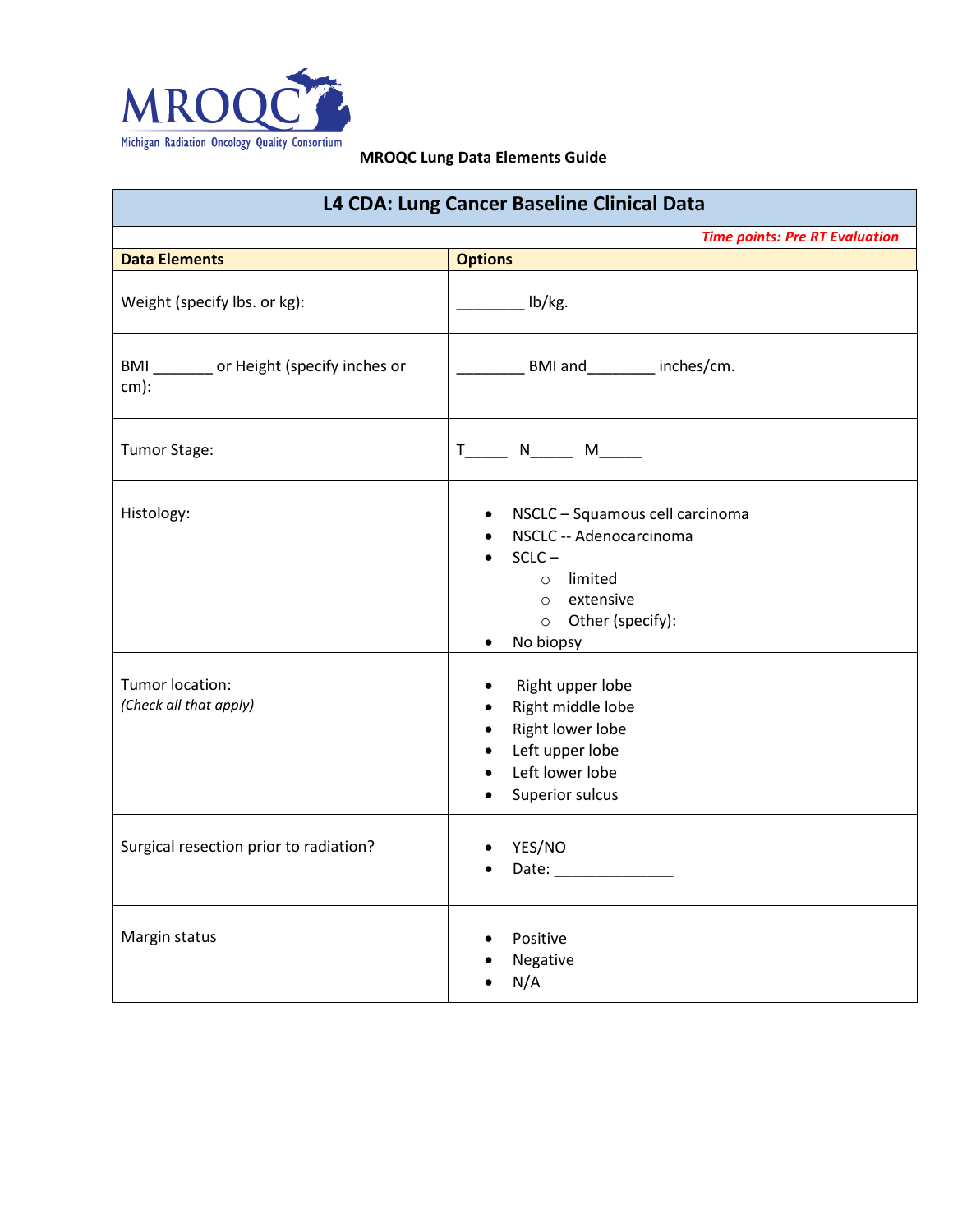

| Has there ever been any previous lung<br>surgery?                | YES/ NO Date: _______________<br>$\bullet$<br>• Lobectomy<br>• Pneumonectomy<br>• Wedge resection<br>• Other (specify): _____________                                                 |
|------------------------------------------------------------------|---------------------------------------------------------------------------------------------------------------------------------------------------------------------------------------|
| Was Is the patient on O2 prior to radiation?<br>When is O2 used? | • NO/YES<br>How many liters? _________<br>$\bullet$<br>Always<br>$\bullet$<br>Daytime<br>$\bullet$<br>Nighttime<br>$\bullet$<br>• When short of breath                                |
| Pulmonary function prior to RT:                                  | • PFT not done_________<br>• FEV1_____________ Liters, ____________%<br>predicted<br>DLCO not done_________<br>$\bullet$<br>DLCO__________%/mm, __________%<br>$\bullet$<br>predicted |
| Current smoker?                                                  | <b>YES</b><br><b>NO</b><br>Unknown                                                                                                                                                    |
| Former smoker? (quit at least one month<br>prior to diagnosis)   | YES<br><b>NO</b><br>Unknown                                                                                                                                                           |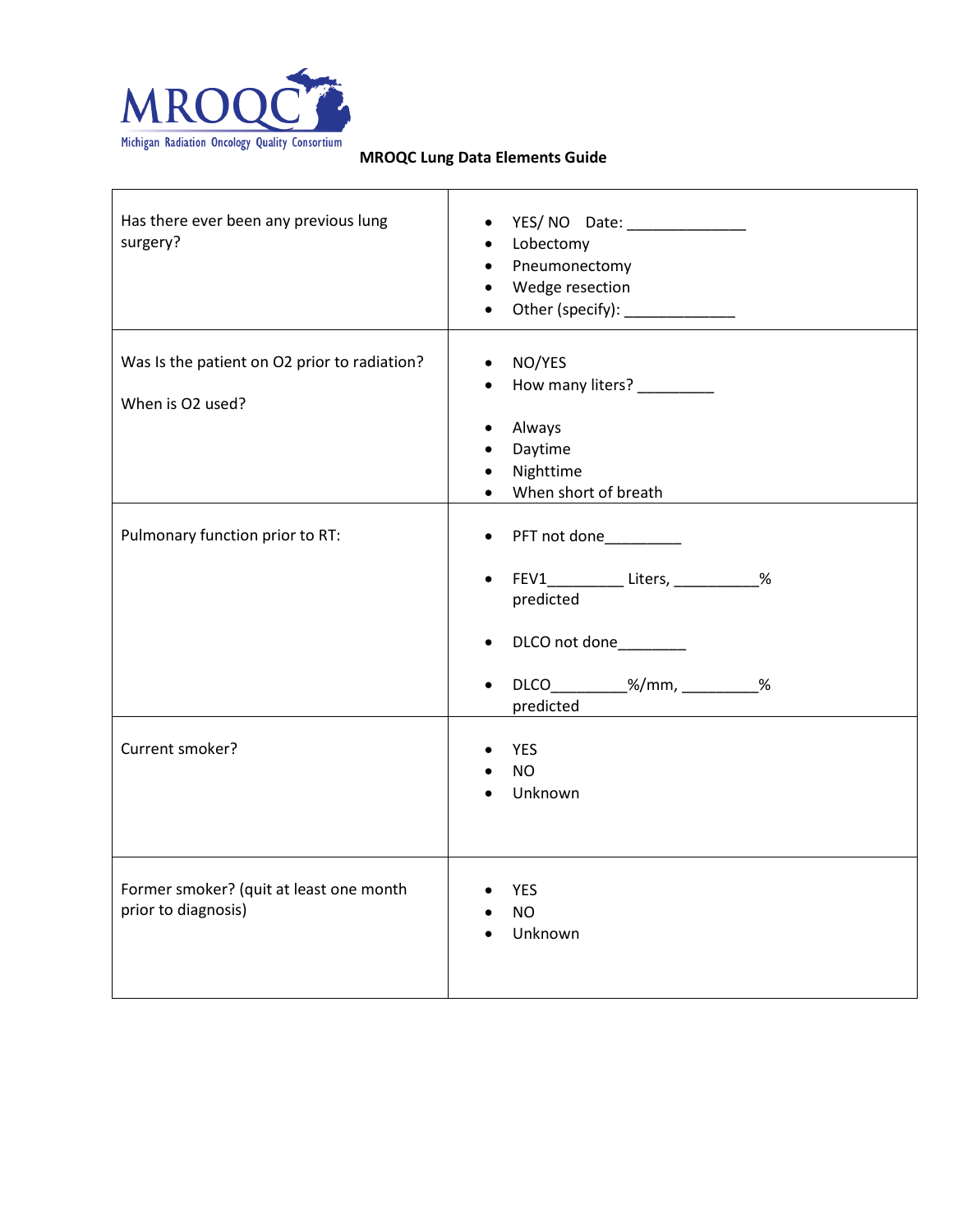

| Was this patient counseled by a doctor or<br>other healthcare worker about quitting<br>cigarettes? (applies to current smokers only) |            |           | <b>YES</b><br>NO.                        |            |           |
|--------------------------------------------------------------------------------------------------------------------------------------|------------|-----------|------------------------------------------|------------|-----------|
| <b>Comorbidities:</b><br>Does the patient have:                                                                                      | <b>YES</b> | <b>NO</b> | Does the patient have:                   | <b>YES</b> | <b>NO</b> |
|                                                                                                                                      | ❏          |           |                                          | $\Box$     | $\Box$    |
| Hypertension?                                                                                                                        |            | $\Box$    | Hemiplegia?                              |            |           |
| Diabetes mellitus?                                                                                                                   | ❏          | ❏         | Leukemia?                                | ◻          | ❏         |
| Scleroderma?                                                                                                                         | $\Box$     | ❏         | Malignant lymphoma?                      | □          | $\Box$    |
| Rheumatoid arthritis?                                                                                                                | ∩          | $\Box$    | Myocardial infarction?                   | ∩          | ∩         |
| Lupus?                                                                                                                               | $\Box$     | ❏         | Peripheral vascular disease?             | ∩          | ❏         |
| Cerebrovascular disease?                                                                                                             | $\Box$     | $\Box$    | Ulcer disease?                           | ∩          | $\Box$    |
| Chronic pulmonary disease?                                                                                                           | □          | ❏         | Liver disease?                           | ∩          | $\Box$    |
| Congestive heart failure?                                                                                                            | □          | $\Box$    | Renal disease?                           | □          | ◻         |
| Connective tissue disease?                                                                                                           | □          | ❏         | Malignant solid tumor (other than lung)? | □          | ❏         |
| Confusion?                                                                                                                           | □          | $\Box$    | Arrhythmia?                              | □          | ❏         |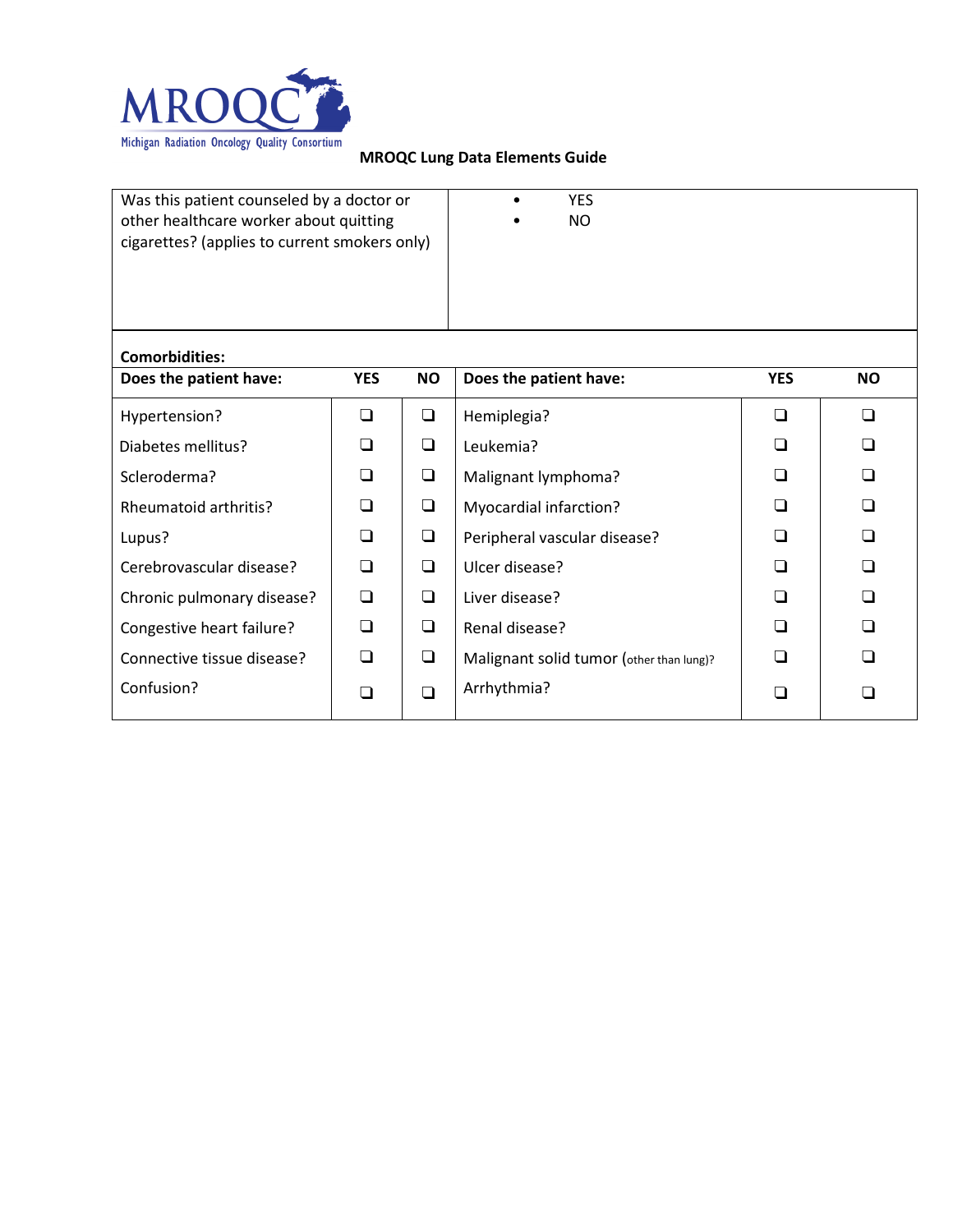

| L5 CDA: Lung Systemic Therapy Data                                          |                                                                                                                                                                                                                                                                                                                                                   |  |
|-----------------------------------------------------------------------------|---------------------------------------------------------------------------------------------------------------------------------------------------------------------------------------------------------------------------------------------------------------------------------------------------------------------------------------------------|--|
|                                                                             | <b>Time points: Last Week of RT</b>                                                                                                                                                                                                                                                                                                               |  |
| <b>Data Elements</b>                                                        | <b>Options</b>                                                                                                                                                                                                                                                                                                                                    |  |
| Did the patient receive systemic therapy?<br>If yes, check all that apply:  | <b>YES</b><br><b>NO</b>                                                                                                                                                                                                                                                                                                                           |  |
| Before radiation therapy                                                    |                                                                                                                                                                                                                                                                                                                                                   |  |
| Prior to Surgery<br>❖                                                       | Agents (check all that apply):<br>Cisplatin/Platinol-AQ/Platinol<br>Etoposide/Eposin/VePesid/VP-16<br>Paclitaxel/Taxol/TAX<br>$\bullet$<br>Carboplatin/Paraplatin/Paraplatin-AQ<br>Pemetrexed/Alimta<br>٠<br>Docetaxel/Taxotere/TXT<br>٠<br>Gemcitabine/Gemzar<br>Vinorelbine/Navelbine<br>Other (specify) _                                      |  |
| During radiation therapy                                                    |                                                                                                                                                                                                                                                                                                                                                   |  |
| Prior to Surgery<br>❖<br>❖<br>After surgery<br>Without planned surgery<br>❖ | Agents (check all that apply):<br>Cisplatin/Platinol-AQ/Platinol<br>$\bullet$<br>Etoposide/Eposin/VePesid/VP-16<br>$\bullet$<br>Paclitaxel/Taxol/TAX<br>٠<br>Carboplatin/Paraplatin/Paraplatin-AQ<br>٠<br>Pemetrexed/Alimta<br>$\bullet$<br>Docetaxel/Taxotere/TXT<br>Gemcitabine/Gemzar<br>Vinorelbine/Navelbine<br>Other (specify) ____________ |  |
| Immunotherapy before radiation therapy<br>❖ Prior to Surgery                | Agents (check all that apply):<br>Atezolizumab<br>Durvalumab<br>Nivolumab<br>Pembrolizumab<br>Other (specify) ________________                                                                                                                                                                                                                    |  |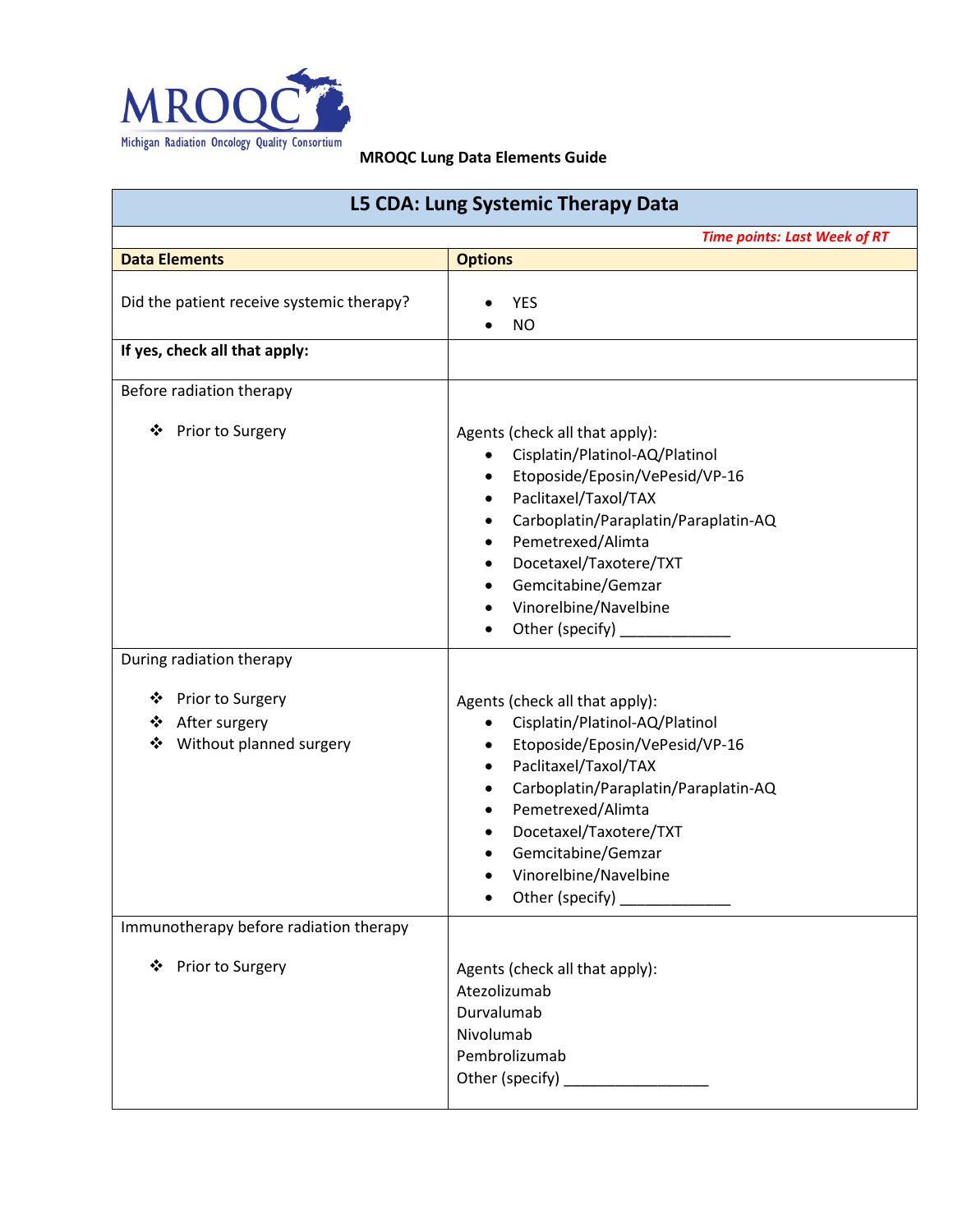

| Immunotherapy during radiation therapy                                             |                                         |                                                                                          |  |                                                                                                                                 |                                                                                                |                                                                                                                         |       |
|------------------------------------------------------------------------------------|-----------------------------------------|------------------------------------------------------------------------------------------|--|---------------------------------------------------------------------------------------------------------------------------------|------------------------------------------------------------------------------------------------|-------------------------------------------------------------------------------------------------------------------------|-------|
| ❖<br><b>Prior to Surgery</b><br>❖<br>After surgery<br>❖<br>Without planned surgery |                                         |                                                                                          |  | Agents (check all that apply):<br>Atezolizumab<br>Durvalumab<br>Nivolumab<br>٠<br>Pembrolizumab<br>$\bullet$<br>Other (specify) |                                                                                                |                                                                                                                         |       |
|                                                                                    |                                         |                                                                                          |  | L6 Physician: Lung Baseline-1st Week                                                                                            |                                                                                                |                                                                                                                         |       |
|                                                                                    |                                         |                                                                                          |  |                                                                                                                                 |                                                                                                | <b>Time points: 1st Week of RT</b>                                                                                      |       |
| <b>Data Elements</b>                                                               |                                         |                                                                                          |  | <b>Options</b>                                                                                                                  |                                                                                                |                                                                                                                         |       |
| What was the date of the first fraction?                                           |                                         |                                                                                          |  |                                                                                                                                 | (mm/dd/yyyy) completed by the CDA                                                              |                                                                                                                         |       |
| Baseline Toxicity Scoring (CTCAE v 4.0) Please circle one number in each row.      |                                         |                                                                                          |  |                                                                                                                                 |                                                                                                |                                                                                                                         |       |
| <b>Adverse Event</b><br><b>Gastrointestinal disorders</b>                          | $\Omega$                                | 1                                                                                        |  | $\overline{2}$                                                                                                                  | 3                                                                                              | $\overline{4}$                                                                                                          | 5     |
| Esophagitis                                                                        | none                                    | Asymptomatic; clinical or<br>diagnostic observations only;<br>intervention not indicated |  | Symptomatic; altered<br>eating/swallowing; oral<br>supplements indicated                                                        | Severely altered<br>eating/swallowing;<br>tube feeding, TPN or<br>hospitalization<br>indicated | Life-threatening<br>consequences; urgent<br>intervention indicated                                                      | Death |
| <b>Esophageal Pain</b>                                                             | none                                    | Mild pain                                                                                |  | Moderate pain; limiting<br>instrumental ADL                                                                                     | Severe pain; limiting<br>self-care ADL                                                         |                                                                                                                         |       |
| <b>General disorders</b>                                                           |                                         |                                                                                          |  |                                                                                                                                 |                                                                                                |                                                                                                                         |       |
| Fatigue                                                                            | none                                    | Fatigue relieved by rest                                                                 |  | Fatigue not relieved by<br>rest; limiting<br>instrumental ADL                                                                   | Fatigue not relieved by<br>rest, limiting self-care<br>ADL                                     |                                                                                                                         |       |
|                                                                                    |                                         | Respiratory, thoracic and mediastinal disorders                                          |  |                                                                                                                                 |                                                                                                |                                                                                                                         |       |
| Cough                                                                              | none                                    | Mild symptoms;<br>nonprescription intervention<br>indicated                              |  | Moderate symptoms,<br>medical intervention<br>indicated; limiting<br>instrumental ADL                                           | Severe symptoms;<br>limiting self-care ADL                                                     |                                                                                                                         |       |
| Dyspnea                                                                            | none                                    | Shortness of breath with<br>moderate exertion                                            |  | Shortness of breath with<br>minimal exertion;<br>limiting instrumental ADL                                                      | Shortness of breath at<br>rest; limiting self-care<br>ADL                                      | Life-threatening<br>consequences; urgent<br>intervention indicated                                                      | Death |
| Pleuritic pain                                                                     | none                                    | Mild pain                                                                                |  | Moderate pain; limiting<br>instrumental ADL                                                                                     | Severe pain; limiting<br>self-care ADL                                                         |                                                                                                                         |       |
| Pneumonitis                                                                        | none<br><b>ECOG Performance Status'</b> | Asymptomatic; clinical or<br>diagnostic observations only;<br>intervention not indicated |  | Symptomatic; medical<br>intervention indicated;<br>limiting instrumental ADL                                                    | Severe symptoms;<br>limiting self-care ADL;<br>oxygen indicated                                | Life-threatening<br>respiratory compromise;<br>urgent intervention<br>indicated (e.g.,<br>tracheotomy or<br>intubation) | Death |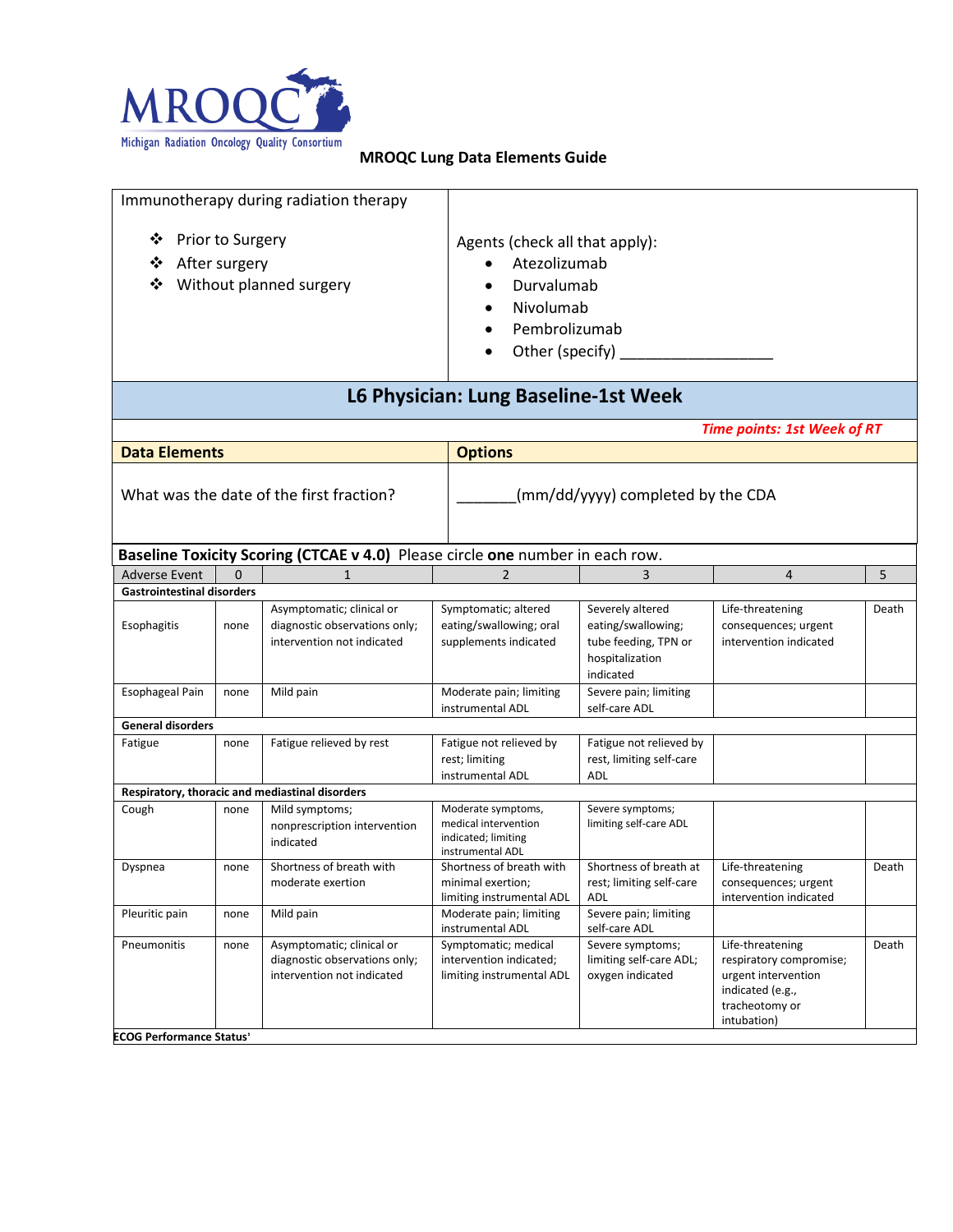

|                                                                                                                                                                                                             | Fully<br>active | Restricted in physically<br>strenuous activity but<br>ambulatory and able to carry<br>out work of a light or<br>sedentary nature, e.g., light<br>housework, office work | to carry out any work<br>hours | Ambulatory and capable<br>of all selfcare but unable<br>activities. Up and about<br>more than 50% of waking | Capable of only limited<br>self-care, confined to<br>bed or chair more than<br>50% of waking hours | Completely disabled.<br>Cannot carry on any self-<br>care. Totally confined to<br>bed or chair | Dead |  |
|-------------------------------------------------------------------------------------------------------------------------------------------------------------------------------------------------------------|-----------------|-------------------------------------------------------------------------------------------------------------------------------------------------------------------------|--------------------------------|-------------------------------------------------------------------------------------------------------------|----------------------------------------------------------------------------------------------------|------------------------------------------------------------------------------------------------|------|--|
| What % weight loss did the patient<br>experience over the 6 months prior to the<br>initiation of lung cancer treatment:<br>(Enter "0" if patient's weight remained static, or if<br>patient gained weight.) |                 |                                                                                                                                                                         |                                | %                                                                                                           |                                                                                                    |                                                                                                |      |  |
| Is this patient enrolled on any lung cancer<br>treatment clinical trial, study, or protocol (do<br>not include MROQC)?                                                                                      |                 |                                                                                                                                                                         |                                | YES<br><b>NO</b>                                                                                            |                                                                                                    |                                                                                                |      |  |
| Does this study (these studies) influence your<br>radiation dose / treatment plan for this<br>patient                                                                                                       |                 |                                                                                                                                                                         |                                | <b>YES</b><br><b>NO</b><br>Not applicable/not on study                                                      |                                                                                                    |                                                                                                |      |  |
| Does this study (these studies) influence your<br>choice or sequencing of systemic therapy<br>(immunotherapy and/or chemotherapy)?                                                                          |                 |                                                                                                                                                                         |                                | <b>YES</b><br><b>NO</b>                                                                                     | Not applicable/not on study                                                                        |                                                                                                |      |  |
| Is this a hypofractionated course of<br>treatment (≤20 fractions inclusive of SBRT)?                                                                                                                        |                 |                                                                                                                                                                         |                                | YES<br><b>NO</b>                                                                                            |                                                                                                    |                                                                                                |      |  |
| If yes, answer questions:<br>Was this a pathologically confirmed cancer or<br>clinical diagnosis?                                                                                                           |                 |                                                                                                                                                                         |                                | pathologic<br>clinical diagnosis                                                                            |                                                                                                    |                                                                                                |      |  |
| Was nodal staging performed?                                                                                                                                                                                |                 |                                                                                                                                                                         |                                | <b>YES</b><br><b>NO</b>                                                                                     |                                                                                                    |                                                                                                |      |  |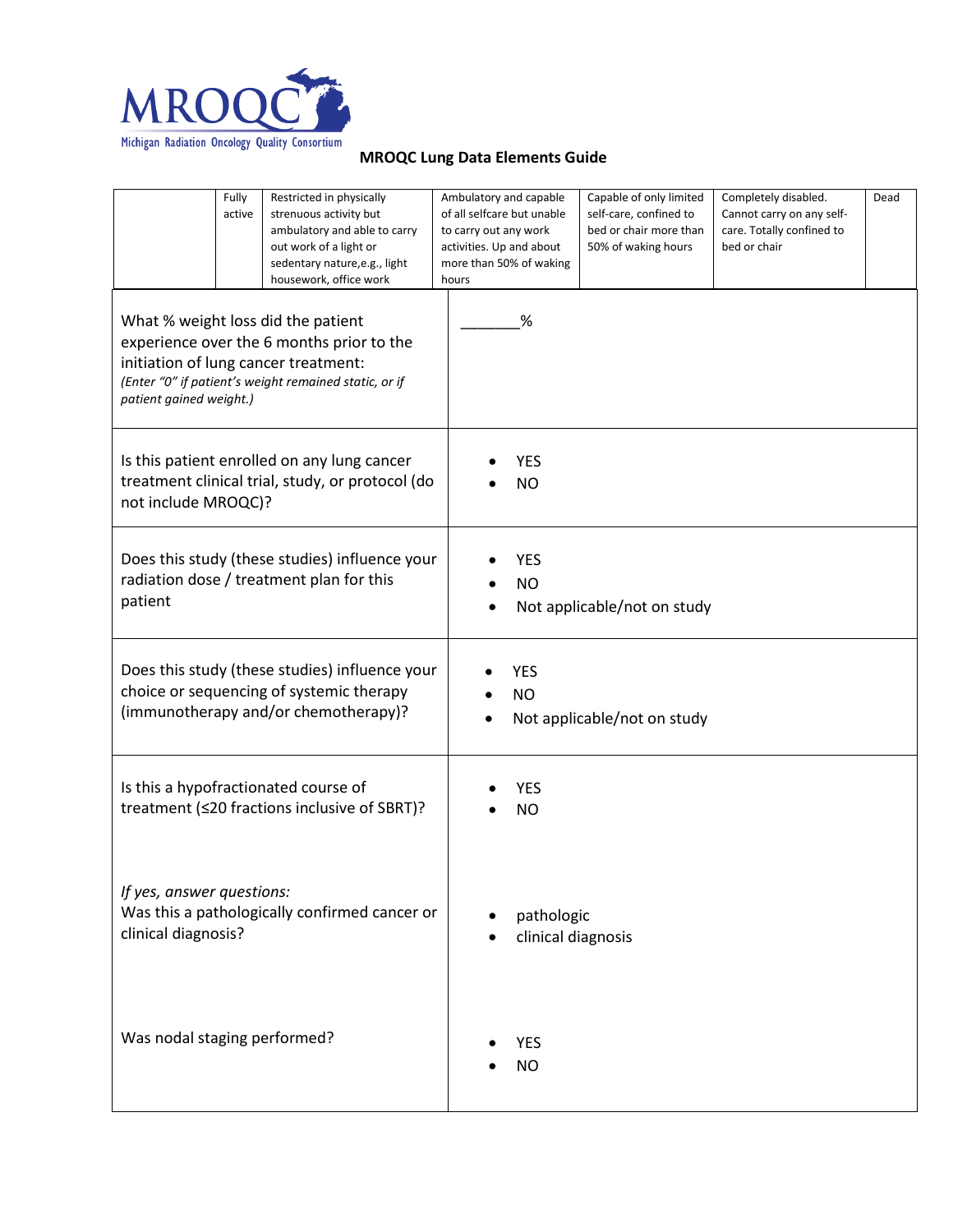

| If yes, how was it determined (check<br>a)<br>all that apply)? | Clinically by PET<br>$\bullet$<br>Pathologically by EBUS/bronchoscopy<br>$\bullet$<br>Pathologically by Mediastinoscopy<br>$\bullet$<br>Other (specify): _________<br>$\bullet$ |
|----------------------------------------------------------------|---------------------------------------------------------------------------------------------------------------------------------------------------------------------------------|
| Is this a peripheral, central or ultra-central<br>lesion?      | Peripheral<br>Central<br>$\bullet$<br>Ultra-central<br>$\bullet$                                                                                                                |

# **L7 Physician: Lung Weekly**

*Time points: Weekly On-Treatment Visits*

| <b>Data Elements</b>              |      |                                                                                                   | <b>Options</b>                                                                              |                                                                                                |                                                                              |       |  |
|-----------------------------------|------|---------------------------------------------------------------------------------------------------|---------------------------------------------------------------------------------------------|------------------------------------------------------------------------------------------------|------------------------------------------------------------------------------|-------|--|
|                                   |      |                                                                                                   | Toxicity Scoring (CTCAE v 4.0) Please circle one number in each row.                        |                                                                                                |                                                                              |       |  |
| <b>Adverse Event</b>              | 0    |                                                                                                   | 2                                                                                           | $\overline{3}$                                                                                 | $\overline{4}$                                                               | 5     |  |
| <b>Gastrointestinal disorders</b> |      |                                                                                                   |                                                                                             |                                                                                                |                                                                              |       |  |
| Esophagitis                       | None | Asymptomatic;<br>clinical or<br>diagnostic<br>observations<br>only; intervention<br>not indicated | Symptomatic;<br>altered eating/<br>swallowing; oral<br>supplements<br>indicated             | Severely altered<br>eating/swallowing;<br>tube feeding, TPN<br>or hospitalization<br>indicated | Life-<br>threatening<br>consequences;<br>urgent<br>intervention<br>indicated | Death |  |
| Esophageal Pain                   | None | Mild pain                                                                                         | Moderate pain;<br>limiting<br>instrumental ADL                                              | Severe pain;<br>limiting self-care<br><b>ADL</b>                                               |                                                                              |       |  |
| <b>General Disorders</b>          |      |                                                                                                   |                                                                                             |                                                                                                |                                                                              |       |  |
| Fatigue                           | None | Fatigue relieved<br>by rest                                                                       | Fatigue not<br>relieved by rest;<br>limiting<br>instrumental ADL                            | Fatigue not relieved<br>by rest; limiting<br>self-care ADL                                     |                                                                              |       |  |
| <b>Respiratory disorders</b>      |      |                                                                                                   |                                                                                             |                                                                                                |                                                                              |       |  |
| Cough                             | None | Mild symptoms;<br>nonprescription<br>intervention<br>indicated                                    | Moderate<br>symptoms,<br>medical<br>intervention<br>indicated; limiting<br>instrumental ADL | Severe symptoms;<br>limiting self-care<br><b>ADL</b>                                           |                                                                              |       |  |
| <b>ECOG Performance Status*</b>   |      |                                                                                                   |                                                                                             |                                                                                                |                                                                              |       |  |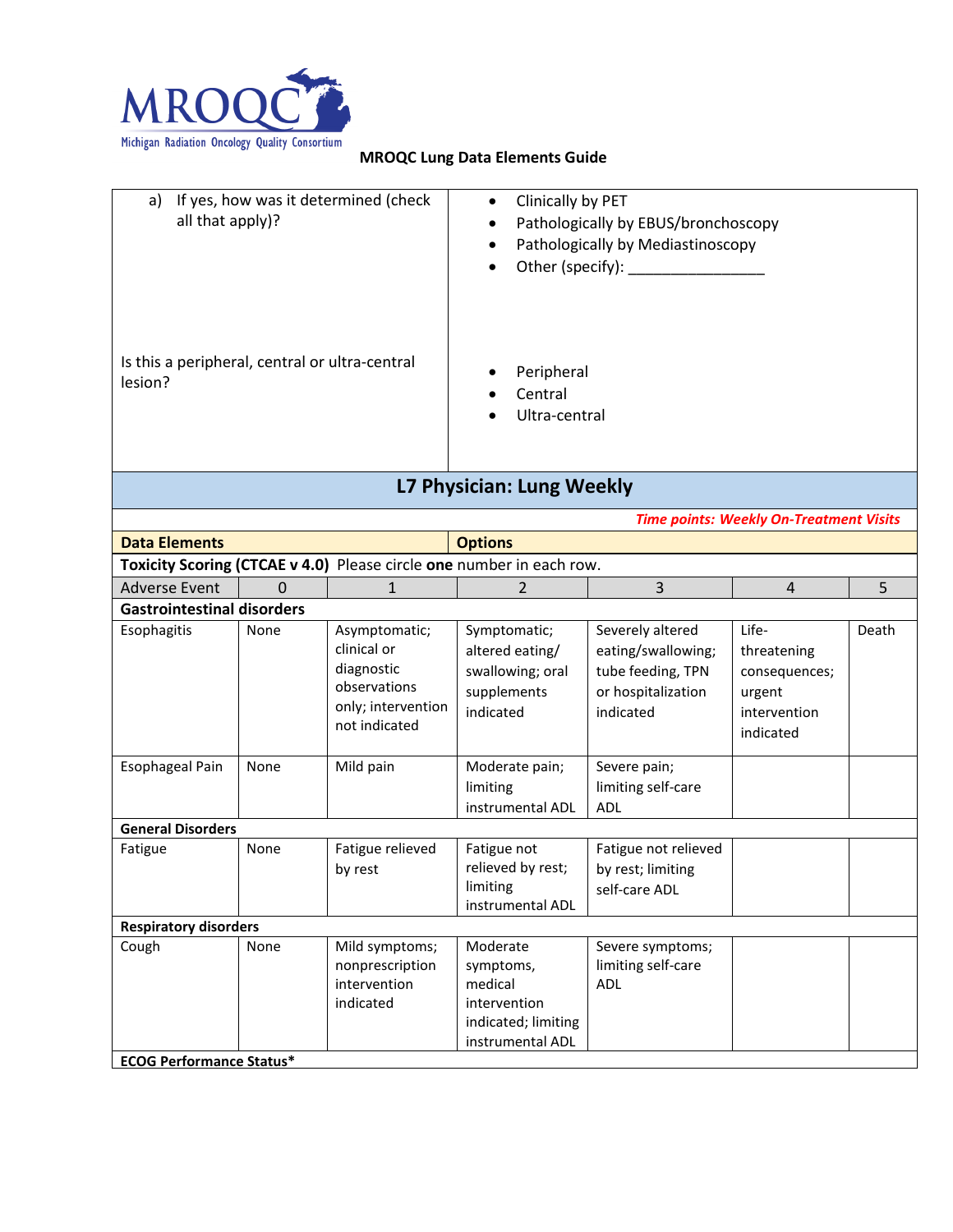

|                                                        | Fully active | Restricted in<br>physically<br>strenuous activity<br>but ambulatory<br>and able to carry<br>out work of a<br>light or sedentary<br>nature, e.g., light<br>housework, office<br>work | Ambulatory and<br>capable of all<br>self-care but<br>unable to carry<br>out any work<br>activities. Up and<br>about more than<br>50% of waking<br>hours | Capable of only<br>limited self-care,<br>confined to bed or<br>chair more than<br>50% of waking<br>hours | Completely<br>disabled.<br>Cannot carry<br>on any self-<br>care. Totally<br>confined to bed<br>or chair | Dead |  |
|--------------------------------------------------------|--------------|-------------------------------------------------------------------------------------------------------------------------------------------------------------------------------------|---------------------------------------------------------------------------------------------------------------------------------------------------------|----------------------------------------------------------------------------------------------------------|---------------------------------------------------------------------------------------------------------|------|--|
|                                                        |              |                                                                                                                                                                                     | L8 Physician: Lung Cancer Clinical Outcomes Assessment                                                                                                  |                                                                                                          |                                                                                                         |      |  |
| <b>Data Elements</b>                                   |              |                                                                                                                                                                                     | <b>Options</b>                                                                                                                                          |                                                                                                          | <b>Time points: Last week of RT</b>                                                                     |      |  |
| What was the date of the last fraction?                |              |                                                                                                                                                                                     | (mm/dd/yyyy) completed by the CDA                                                                                                                       |                                                                                                          |                                                                                                         |      |  |
| Weight                                                 |              |                                                                                                                                                                                     | (specify lbs. or kg)                                                                                                                                    |                                                                                                          |                                                                                                         |      |  |
| Did any break in treatment occur?                      |              |                                                                                                                                                                                     | YES/NO                                                                                                                                                  |                                                                                                          |                                                                                                         |      |  |
| If Yes, was it due to toxicity?                        |              |                                                                                                                                                                                     | YES/NO                                                                                                                                                  |                                                                                                          |                                                                                                         |      |  |
| Was the toxicity-related treatment break >5<br>days?   |              |                                                                                                                                                                                     | YES/NO                                                                                                                                                  |                                                                                                          |                                                                                                         |      |  |
| Rate current esophageal pain on a scale of<br>$0-10$ : |              |                                                                                                                                                                                     | $(0-10)$                                                                                                                                                |                                                                                                          |                                                                                                         |      |  |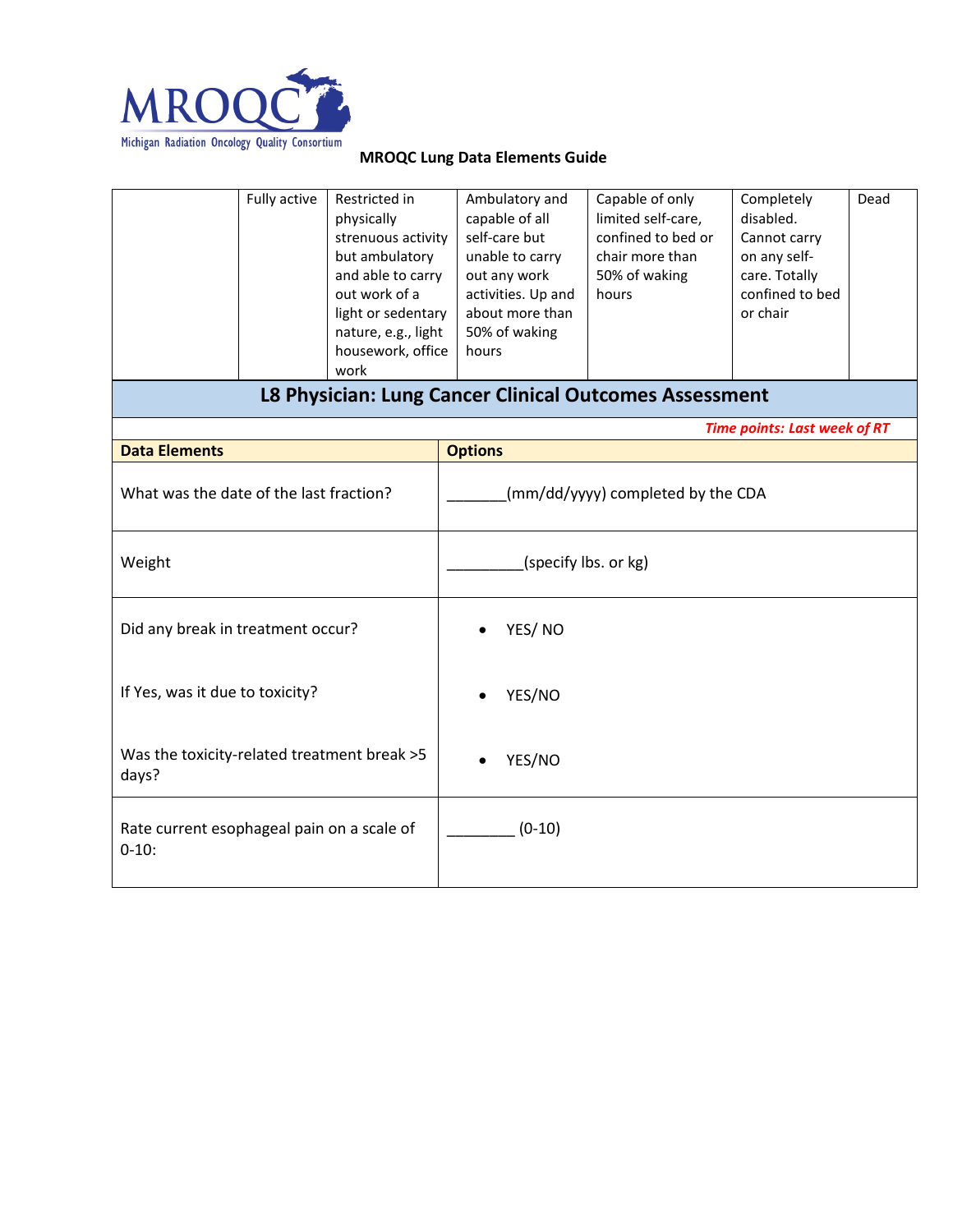

| Please select what you have recommended<br>to the patient in the past month to manage<br>esophagitis: |              |                                                                                                   | None                                                                     | Non-narcotic prescription<br>medications (e.g. Magic mouthwash,<br>Miles mixture, xylocaine)<br>Narcotic prescription medications<br>(e.g. Vicodin, Percocet, morphine,<br>oxycodone, fentanyl)<br>Other intervention<br>(specify): |                                                                                                |                                                                    |       |
|-------------------------------------------------------------------------------------------------------|--------------|---------------------------------------------------------------------------------------------------|--------------------------------------------------------------------------|-------------------------------------------------------------------------------------------------------------------------------------------------------------------------------------------------------------------------------------|------------------------------------------------------------------------------------------------|--------------------------------------------------------------------|-------|
| Has the patient been admitted for a cardiac<br>event?<br>a) If YES, date of admission:                |              |                                                                                                   | YES/NO                                                                   | (date)                                                                                                                                                                                                                              |                                                                                                |                                                                    |       |
|                                                                                                       |              |                                                                                                   |                                                                          |                                                                                                                                                                                                                                     |                                                                                                |                                                                    |       |
| b) Select the cardiac event related to<br>admission                                                   |              |                                                                                                   |                                                                          | Arrhythmia<br><b>Congestive Heart failure</b><br><b>Pericardial Effusion</b><br>Myocardial Infarction                                                                                                                               |                                                                                                |                                                                    |       |
|                                                                                                       |              | Toxicity Scoring (CTCAE v 4.0). Please circle one number in each row.                             |                                                                          |                                                                                                                                                                                                                                     |                                                                                                |                                                                    |       |
| Adverse<br>Event                                                                                      | $\mathbf{0}$ | $\mathbf{1}$                                                                                      |                                                                          | $\overline{2}$                                                                                                                                                                                                                      | 3                                                                                              | 4                                                                  | 5     |
| <b>Gastrointestinal disorders</b>                                                                     |              |                                                                                                   |                                                                          |                                                                                                                                                                                                                                     |                                                                                                |                                                                    |       |
| Esophagitis                                                                                           | none         | Asymptomatic;<br>clinical or<br>diagnostic<br>observations only;<br>intervention not<br>indicated | Symptomatic; altered<br>eating/swallowing; oral<br>supplements indicated |                                                                                                                                                                                                                                     | Severely altered<br>eating/swallowing; tube<br>feeding, TPN or<br>hospitalization<br>indicated | Life-threatening<br>consequences; urgent<br>intervention indicated | Death |
| Esophageal                                                                                            | none         | Mild pain                                                                                         |                                                                          | Moderate pain; limiting                                                                                                                                                                                                             | Severe pain; limiting                                                                          |                                                                    |       |
| Pain                                                                                                  |              |                                                                                                   | instrumental ADL                                                         |                                                                                                                                                                                                                                     | self-care ADL                                                                                  |                                                                    |       |
| <b>General Disorders</b><br>Fatigue                                                                   | none         | Fatigue relieved by                                                                               |                                                                          |                                                                                                                                                                                                                                     | Fatigue not relieved by                                                                        |                                                                    |       |
|                                                                                                       |              | rest                                                                                              | Fatigue not relieved by rest;<br>limiting instrumental ADL               |                                                                                                                                                                                                                                     | rest, limiting self-care<br>ADL                                                                |                                                                    |       |
|                                                                                                       |              | Respiratory, thoracic and mediastinal disorders                                                   |                                                                          |                                                                                                                                                                                                                                     |                                                                                                |                                                                    |       |
| Cough                                                                                                 | none         | Mild symptoms;<br>nonprescription<br>intervention<br>indicated                                    | indicated; limiting<br>instrumental ADL                                  | Moderate symptoms,<br>medical intervention                                                                                                                                                                                          | Severe symptoms;<br>limiting self-care ADL                                                     |                                                                    |       |
| Dyspnea                                                                                               | none         | Shortness of breath<br>with moderate<br>exertion                                                  | instrumental ADL                                                         | Shortness of breath with<br>minimal exertion; limiting                                                                                                                                                                              | Shortness of breath at<br>rest; limiting self-care<br>ADL                                      | Life-threatening<br>consequences; urgent<br>intervention indicated | Death |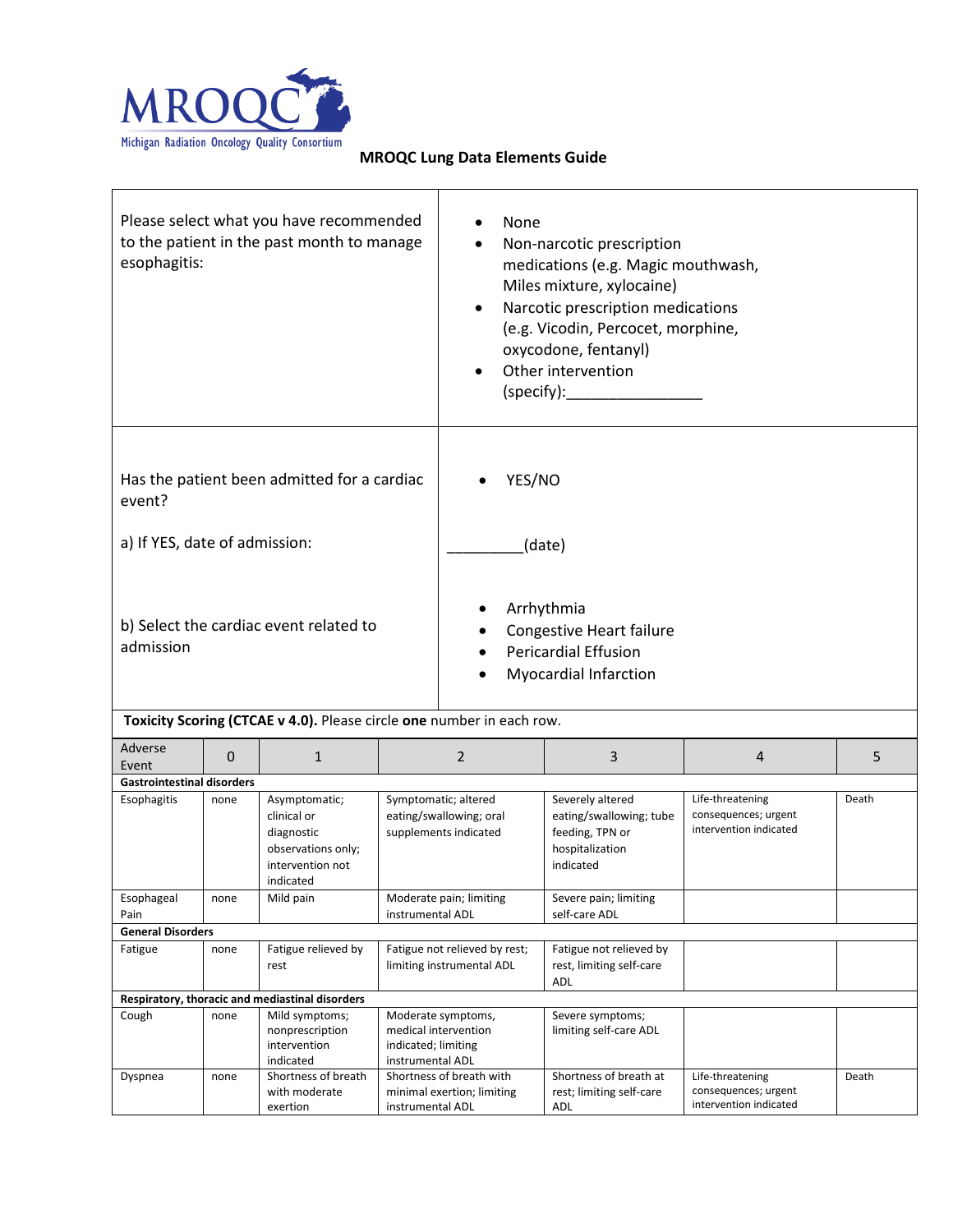

| Pleuritic pain                  | none            | Mild pain                                                                                                                              | Moderate pain; limiting<br>instrumental ADL                                                                                                 | Severe pain; limiting<br>self-care ADL                                                             |                                                                                                                   |       |
|---------------------------------|-----------------|----------------------------------------------------------------------------------------------------------------------------------------|---------------------------------------------------------------------------------------------------------------------------------------------|----------------------------------------------------------------------------------------------------|-------------------------------------------------------------------------------------------------------------------|-------|
| <b>Pneumonitis</b>              | none            | Asymptomatic;<br>clinical or<br>diagnostic<br>observations only;<br>intervention not<br>indicated                                      | Symptomatic; medical<br>intervention indicated;<br>limiting instrumental ADL                                                                | Severe symptoms;<br>limiting self-care ADL;<br>oxygen indicated                                    | Life-threatening respiratory<br>compromise; urgent<br>intervention indicated (e.g.,<br>tracheotomy or intubation) | Death |
| <b>ECOG Performance Status*</b> |                 |                                                                                                                                        |                                                                                                                                             |                                                                                                    |                                                                                                                   |       |
|                                 | Fully<br>active | Restricted in<br>physically<br>strenuous activity<br>but ambulatory and<br>able to carry out<br>work of a light or<br>sedentary nature | Ambulatory and capable of<br>all self-care but unable to<br>carry out any work activities.<br>Up and about more than<br>50% of waking hours | Capable of only limited<br>self-care, confined to<br>bed or chair more than<br>50% of waking hours | Completely disabled. Cannot<br>carry on self-care. Totally<br>confined to bed or chair                            | Dead  |

| L9 Physician: Lung Clinical Outcomes Follow up                                                        |                                                                                                                                                                                                                                                  |  |  |  |  |
|-------------------------------------------------------------------------------------------------------|--------------------------------------------------------------------------------------------------------------------------------------------------------------------------------------------------------------------------------------------------|--|--|--|--|
|                                                                                                       | Time points: Follow-up visits 1-3-6 months                                                                                                                                                                                                       |  |  |  |  |
| <b>Data Elements</b>                                                                                  | <b>Options</b>                                                                                                                                                                                                                                   |  |  |  |  |
| Weight                                                                                                | (specify lbs. or kg)                                                                                                                                                                                                                             |  |  |  |  |
| Rate current esophageal pain on a scale of<br>$0-10:$                                                 | $(0-10)$                                                                                                                                                                                                                                         |  |  |  |  |
| Please select what you have recommended<br>to the patient in the past month to manage<br>esophagitis: | None<br>Non-narcotic prescription<br>٠<br>medications (e.g. Magic mouthwash,<br>Miles mixture, xylocaine)<br>Narcotic prescription medications<br>(e.g. Vicodin, Percocet, morphine,<br>oxycodone, fentanyl)<br>Other intervention<br>(specify): |  |  |  |  |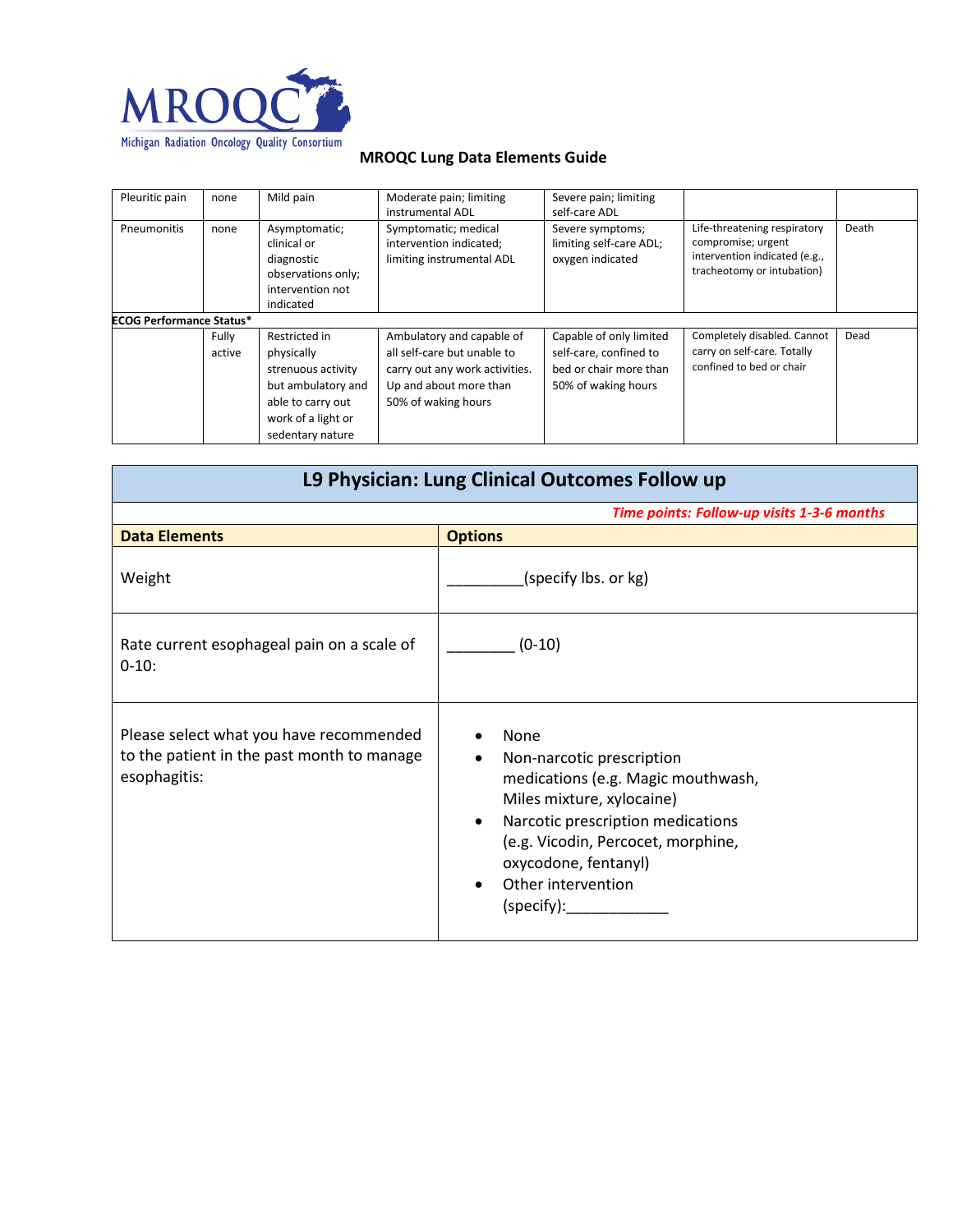

|                                                                                                                                               |                         | Was surgical resection of the primary tumor<br>performed after radiotherapy? |                                | YES/NO                                                                                                                                             |                                                                |                                                                    |       |
|-----------------------------------------------------------------------------------------------------------------------------------------------|-------------------------|------------------------------------------------------------------------------|--------------------------------|----------------------------------------------------------------------------------------------------------------------------------------------------|----------------------------------------------------------------|--------------------------------------------------------------------|-------|
| a)                                                                                                                                            | If YES, date performed: |                                                                              |                                | (date)                                                                                                                                             |                                                                |                                                                    |       |
| b)<br>status?                                                                                                                                 |                         | If YES, what was the surgical margin                                         |                                | Positive<br>Negative                                                                                                                               |                                                                |                                                                    |       |
| Disease status: (check one                                                                                                                    |                         |                                                                              | ٠<br>disease<br>٠<br>$\bullet$ | No evidence of disease<br>No evidence of progression of<br>Local/Regional progression<br>Distant progression<br>Both (Local & Distant progression) |                                                                |                                                                    |       |
| Has the patient been admitted for a cardiac<br>event?<br>a) If YES, date of admission:<br>b) Select the cardiac event related to<br>admission |                         |                                                                              | YES/NO<br>(date)               | Arrhythmia<br>Congestive Heart failure<br><b>Pericardial Effusion</b><br><b>Myocardial Infarction</b>                                              |                                                                |                                                                    |       |
|                                                                                                                                               |                         | Toxicity Scoring (CTCAE v 4.0). Please circle one number in each row.        |                                |                                                                                                                                                    |                                                                |                                                                    |       |
| Adverse<br>Event                                                                                                                              | 0                       | $\mathbf{1}$                                                                 |                                | $\overline{2}$                                                                                                                                     | 3                                                              | 4                                                                  | 5     |
| <b>Gastrointestinal disorders</b><br>Esophagitis                                                                                              | none                    | Asymptomatic;<br>clinical or<br>diagnostic<br>observations only;             | Symptomatic; altered           | eating/swallowing; oral<br>supplements indicated                                                                                                   | Severely altered<br>eating/swallowing; tube<br>feeding, TPN or | Life-threatening<br>consequences; urgent<br>intervention indicated | Death |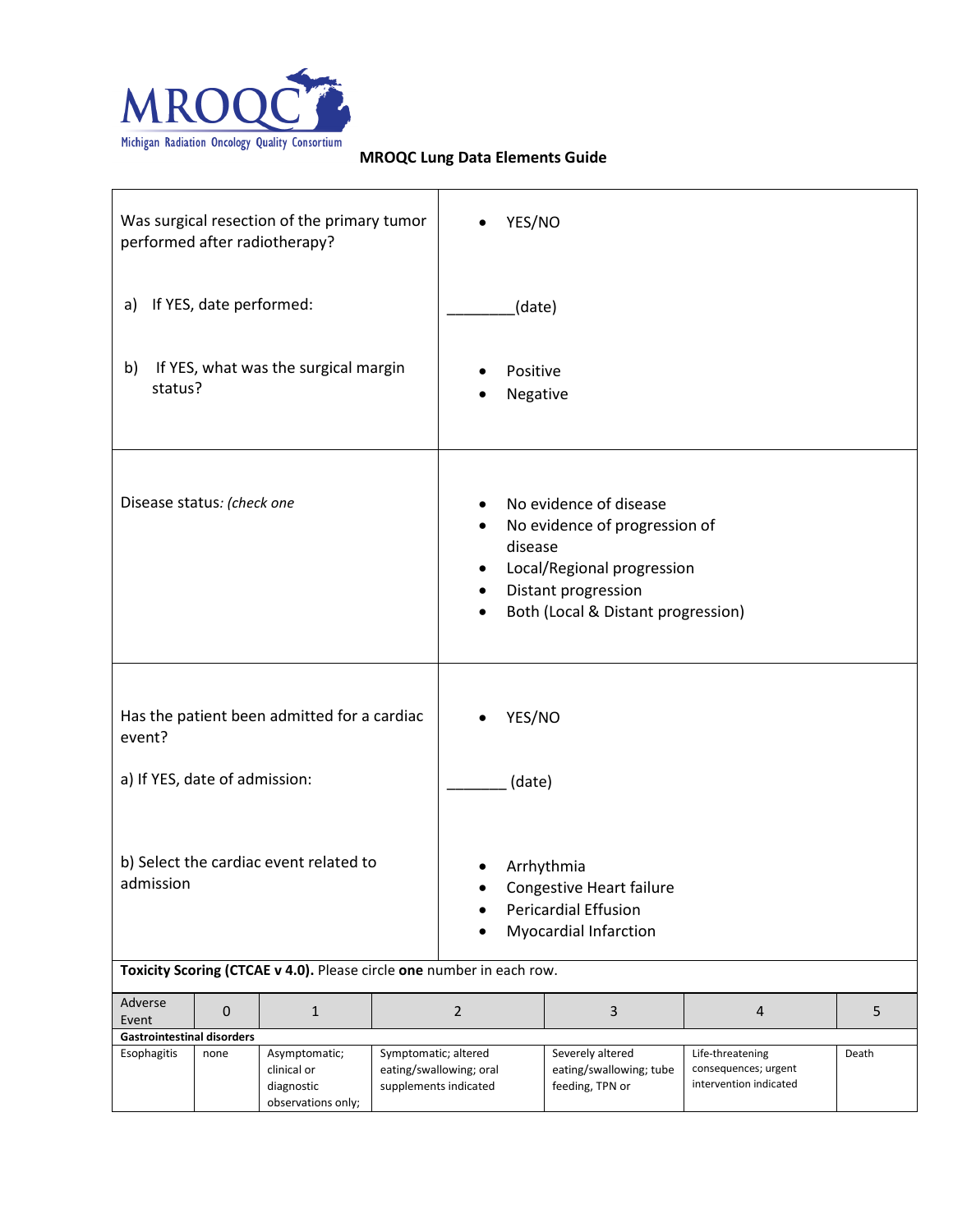

|                                                |        | intervention not                                |                                                                | hospitalization                                   |                                            |       |
|------------------------------------------------|--------|-------------------------------------------------|----------------------------------------------------------------|---------------------------------------------------|--------------------------------------------|-------|
|                                                |        | indicated                                       |                                                                | indicated                                         |                                            |       |
|                                                |        |                                                 |                                                                |                                                   |                                            |       |
| Esophageal                                     | none   | Mild pain                                       | Moderate pain; limiting                                        | Severe pain; limiting                             |                                            |       |
| Pain                                           |        |                                                 | instrumental ADL                                               | self-care ADL                                     |                                            |       |
| <b>General Disorders</b>                       |        |                                                 |                                                                |                                                   |                                            |       |
| Fatigue                                        | none   | Fatigue relieved by                             | Fatigue not relieved by rest;                                  | Fatigue not relieved by                           |                                            |       |
|                                                |        | rest                                            | limiting instrumental ADL                                      | rest, limiting self-care                          |                                            |       |
|                                                |        |                                                 |                                                                | ADL                                               |                                            |       |
|                                                |        | Respiratory, thoracic and mediastinal disorders |                                                                |                                                   |                                            |       |
| Cough                                          | none   | Mild symptoms;                                  | Moderate symptoms, medical<br>intervention indicated;          | Severe symptoms;<br>limiting self-care ADL        |                                            |       |
|                                                |        | nonprescription<br>intervention                 | limiting instrumental ADL                                      |                                                   |                                            |       |
|                                                |        | indicated                                       |                                                                |                                                   |                                            |       |
| Dyspnea                                        | none   | Shortness of                                    | Shortness of breath with                                       | Shortness of breath at                            | Life-threatening                           | Death |
|                                                |        | breath with                                     | minimal exertion; limiting                                     | rest; limiting self-care                          | consequences; urgent                       |       |
|                                                |        | moderate exertion                               | instrumental ADL                                               | ADL                                               | intervention indicated                     |       |
| Pleuritic<br>pain                              | none   | Mild pain                                       | Moderate pain; limiting<br>instrumental ADL                    | Severe pain; limiting<br>self-care ADL            |                                            |       |
| Pneumonitis                                    | none   | Asymptomatic;                                   | Symptomatic; medical                                           | Severe symptoms;                                  | Life-threatening respiratory               | Death |
|                                                |        | clinical or                                     | intervention indicated;                                        | limiting self-care ADL;                           | compromise; urgent                         |       |
|                                                |        | diagnostic                                      | limiting instrumental ADL                                      | oxygen indicated                                  | intervention indicated (e.g.,              |       |
|                                                |        | observations only;                              |                                                                |                                                   | tracheotomy or intubation)                 |       |
|                                                |        | intervention not                                |                                                                |                                                   |                                            |       |
|                                                |        | indicated                                       |                                                                |                                                   |                                            |       |
| <b>ECOG Performance Status*</b>                | Fully  | Restricted in                                   |                                                                |                                                   | Completely disabled. Cannot                | Dead  |
|                                                | active |                                                 | Ambulatory and capable of all<br>self-care but unable to carry | Capable of only limited<br>self-care, confined to | carry on self-care. Totally                |       |
|                                                |        | physically<br>strenuous activity                | out any work activities. Up                                    | bed or chair more than                            | confined to bed or chair                   |       |
|                                                |        | but ambulatory                                  | and about more than 50% of                                     | 50% of waking hours                               |                                            |       |
|                                                |        | and able to carry                               | waking hours                                                   |                                                   |                                            |       |
|                                                |        | out work of a light                             |                                                                |                                                   |                                            |       |
|                                                |        | or sedentary                                    |                                                                |                                                   |                                            |       |
|                                                |        | nature, e.g., light                             |                                                                |                                                   |                                            |       |
|                                                |        | housework, office                               |                                                                |                                                   |                                            |       |
|                                                |        | work                                            |                                                                |                                                   |                                            |       |
|                                                |        |                                                 |                                                                | L10 Physician: Lung Clinical Outcomes Follow up   |                                            |       |
|                                                |        |                                                 |                                                                |                                                   | Time points: Follow-up visits 1-3-6 months |       |
| <b>Data Elements</b>                           |        |                                                 | <b>Options</b>                                                 |                                                   |                                            |       |
|                                                |        |                                                 |                                                                |                                                   |                                            |       |
|                                                |        |                                                 |                                                                |                                                   |                                            |       |
| Did the patient receive systemic therapy after |        |                                                 |                                                                | YES                                               |                                            |       |
| receiving radiation therapy?                   |        |                                                 | <b>NO</b>                                                      |                                                   |                                            |       |
|                                                |        |                                                 |                                                                |                                                   |                                            |       |
| If yes, check all that apply:                  |        |                                                 |                                                                |                                                   |                                            |       |
|                                                |        |                                                 |                                                                |                                                   |                                            |       |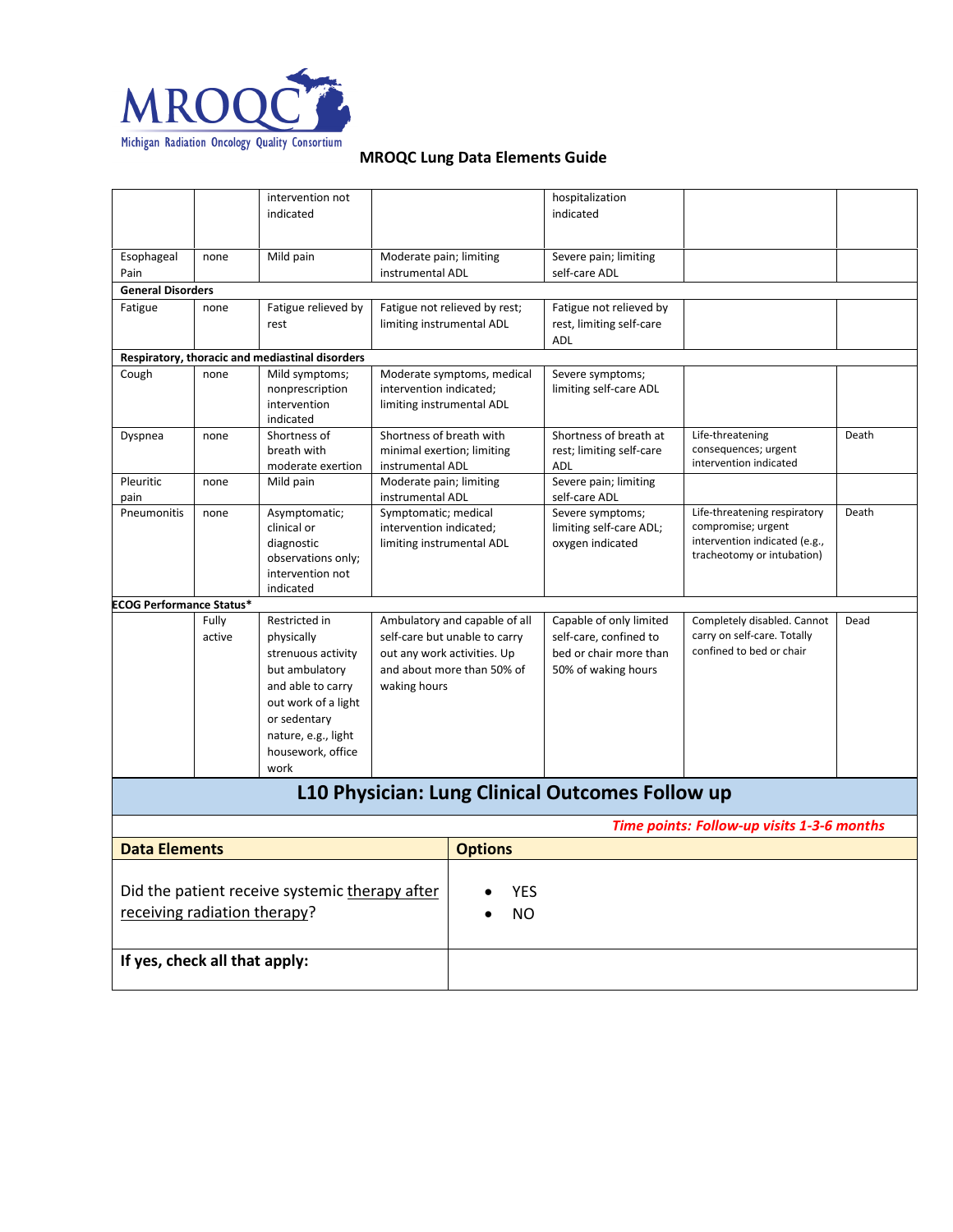

| Chemotherapy                                                                      | Agents (check all that apply):<br>Cisplatin/Platinol-AQ/Platinol<br>$\bullet$<br>Etoposide/Eposin/VePesid/VP-16<br>$\bullet$<br>Paclitaxel/Taxol/TAX<br>$\bullet$<br>Carboplatin/Paraplatin/Paraplatin-AQ<br>$\bullet$<br>Pemetrexed/Alimta<br>$\bullet$<br>Docetaxel/Taxotere/TXT<br>$\bullet$<br>Gemcitabine/Gemzar<br>$\bullet$<br>Vinorelbine/Navelbine<br>$\bullet$<br>Other (specify) _____________ |
|-----------------------------------------------------------------------------------|-----------------------------------------------------------------------------------------------------------------------------------------------------------------------------------------------------------------------------------------------------------------------------------------------------------------------------------------------------------------------------------------------------------|
| Immunotherapy                                                                     | Agents (check all that apply):<br>Atezolizumab<br>$\bullet$<br>Durvalumab<br>Nivolumab<br>$\bullet$<br>Pembrolizumab<br>$\bullet$<br>Other (specify) _______________                                                                                                                                                                                                                                      |
|                                                                                   | <b>L11 Lung: Annual Clinical Outcomes</b>                                                                                                                                                                                                                                                                                                                                                                 |
|                                                                                   | <b>Time points: Annually</b>                                                                                                                                                                                                                                                                                                                                                                              |
| <b>Data Elements</b>                                                              | <b>Options</b>                                                                                                                                                                                                                                                                                                                                                                                            |
| Since the end of treatment, has the patient<br>been admitted for a cardiac event? | YES/NO                                                                                                                                                                                                                                                                                                                                                                                                    |
| If YES, date of admission 1                                                       | $_$ (date)                                                                                                                                                                                                                                                                                                                                                                                                |
| Select the cardiac event related to<br>admission 1:                               | Arrhythmia<br>٠<br>Congestive Heart failure<br><b>Pericardial Effusion</b><br><b>Myocardial Infarction</b><br>None of the above                                                                                                                                                                                                                                                                           |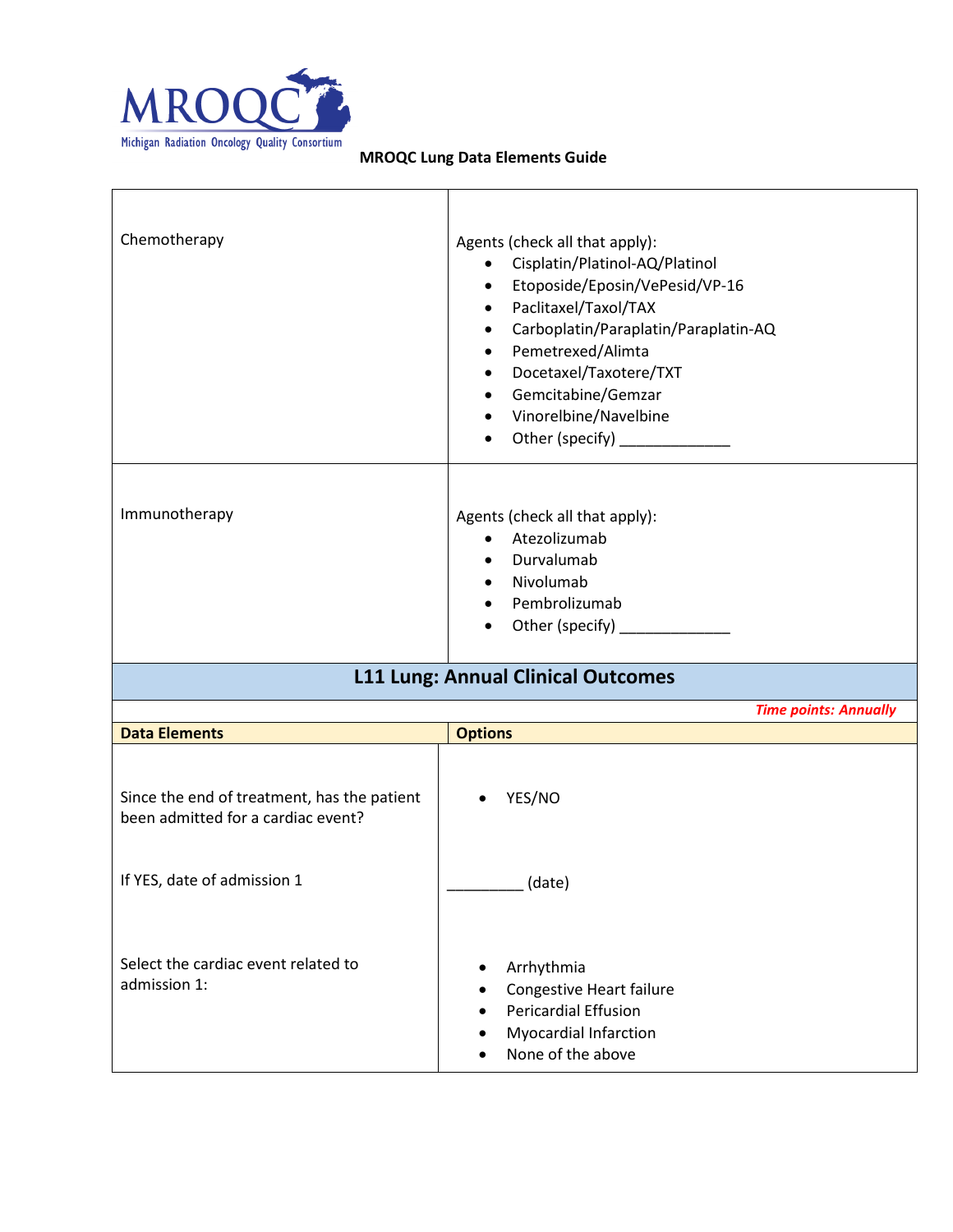

| Since the end of treatment, has the patient<br>been admitted for a cardiac event? | YES/NO                                                                                                                     |
|-----------------------------------------------------------------------------------|----------------------------------------------------------------------------------------------------------------------------|
| If YES, date of admission 2                                                       | (date)                                                                                                                     |
| Select the cardiac event related to<br>admission 2:                               | Arrhythmia<br>Congestive Heart failure<br><b>Pericardial Effusion</b><br><b>Myocardial Infarction</b><br>None of the above |
| Since the end of treatment, has the patient<br>been admitted for a lung event?    | YES/NO                                                                                                                     |
| If YES, date of admission 1                                                       | (date)                                                                                                                     |
| Select the lung event related to admission 1                                      | Chronic obstructive pulmonary<br>disease-exacerbation<br>Pneumonia<br>Pneumonitis<br>None of the above                     |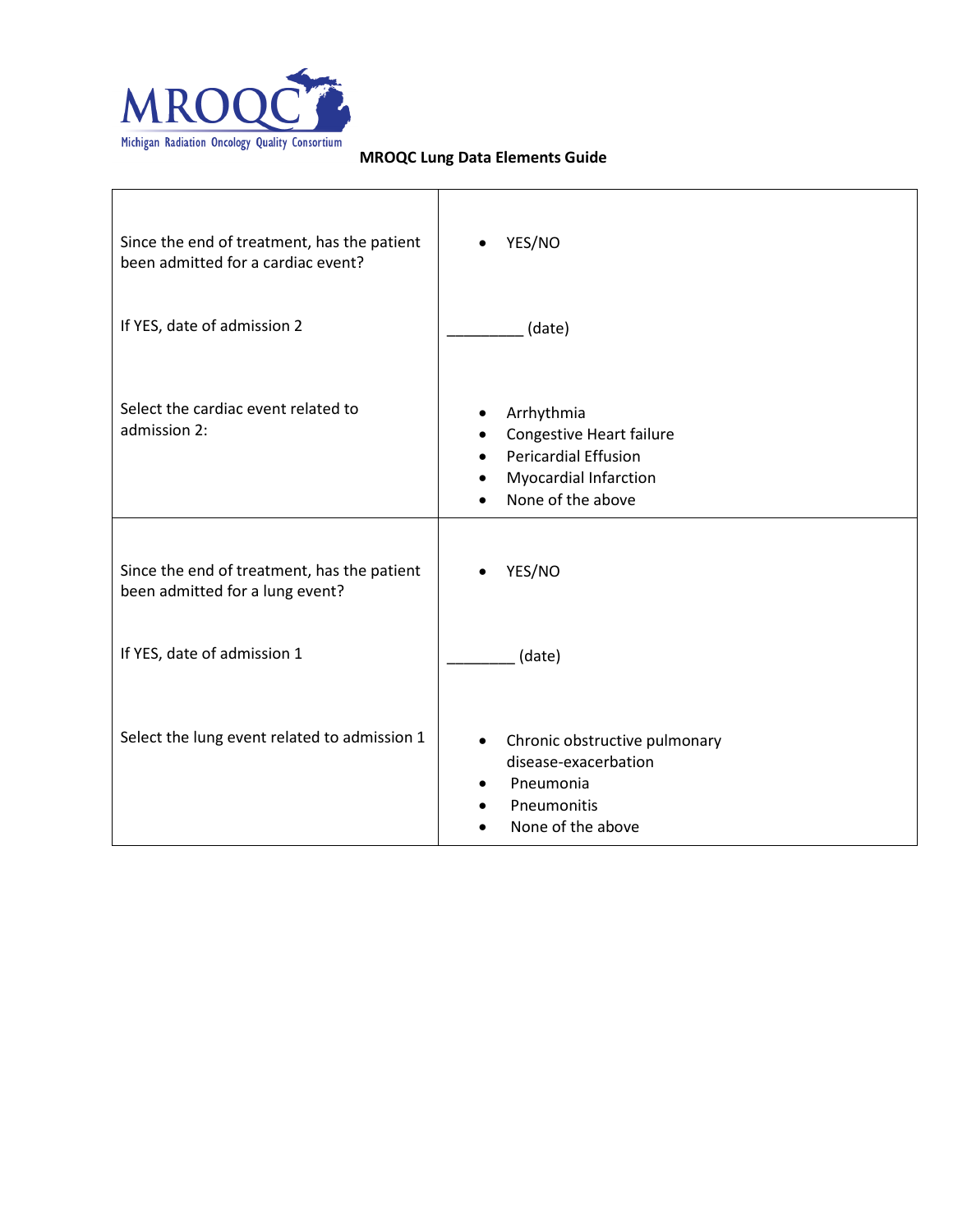

| Since the end of treatment, has the patient<br>been admitted for a lung event? | YES/NO                                                                                                                                                                          |
|--------------------------------------------------------------------------------|---------------------------------------------------------------------------------------------------------------------------------------------------------------------------------|
| If YES, date of admission 2                                                    | (date)                                                                                                                                                                          |
| Select the lung event related to admission 2                                   | Chronic obstructive pulmonary<br>$\bullet$<br>disease-exacerbation<br>Pneumonia<br>Pneumonitis<br>None of the above                                                             |
| Disease status: (check one                                                     | No evidence of disease<br>No evidence of progression of<br>disease<br>Local/Regional progression<br>٠<br>Distant progression<br>Both (Local & Distant progression)<br>$\bullet$ |
| Has the patient received any thoracic RT<br>after their initial treatment?     | YES/NO<br>$\bullet$                                                                                                                                                             |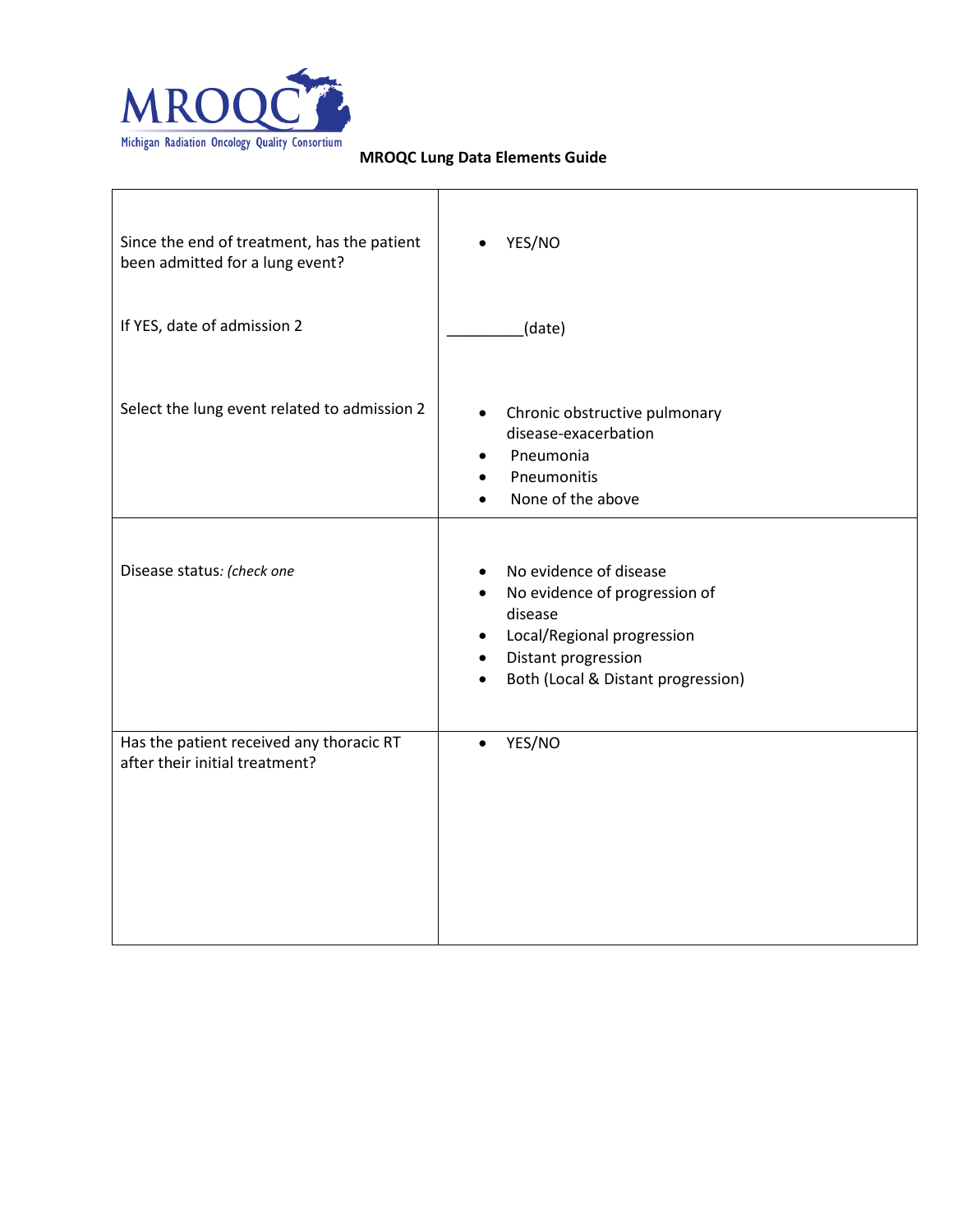

| Has the patient tested positive for COVID-<br>19? | YES/NO                                                     |
|---------------------------------------------------|------------------------------------------------------------|
| If YES, date of positive diagnosis:               | (date)<br>$\bullet$<br>Date not available                  |
| If YES, was the patient:                          | Symptomatic<br>Asymptomatic<br>Not documented<br>$\bullet$ |

# **SE2 CDA: Early Termination of MROQC Patient Participation Form**

| <b>Data Elements</b>                                                   | <b>Options</b>                                                                                                                                                                                                                                                                                                                                                                                                        |
|------------------------------------------------------------------------|-----------------------------------------------------------------------------------------------------------------------------------------------------------------------------------------------------------------------------------------------------------------------------------------------------------------------------------------------------------------------------------------------------------------------|
| Date of Early Termination:                                             | If the patient died this would be the date<br>of death otherwise it is the last eval. date the patient had                                                                                                                                                                                                                                                                                                            |
| Reason patient is no longer being followed<br>/participating in MROQC: | Moved<br>$\bullet$<br>To continue treatment elsewhere<br>$\bullet$<br>Deceased<br>$\bullet$<br>Hospice<br>$\bullet$<br>Metastatic disease<br>$\bullet$<br>Patient chose to stop treatment<br>$\bullet$<br>Patient not returning to RT department for follow up<br>$\bullet$<br>Medical issues (i.e. CVA, MI) prevent further participation<br>$\bullet$<br>Lung only- annual documentation not available<br>$\bullet$ |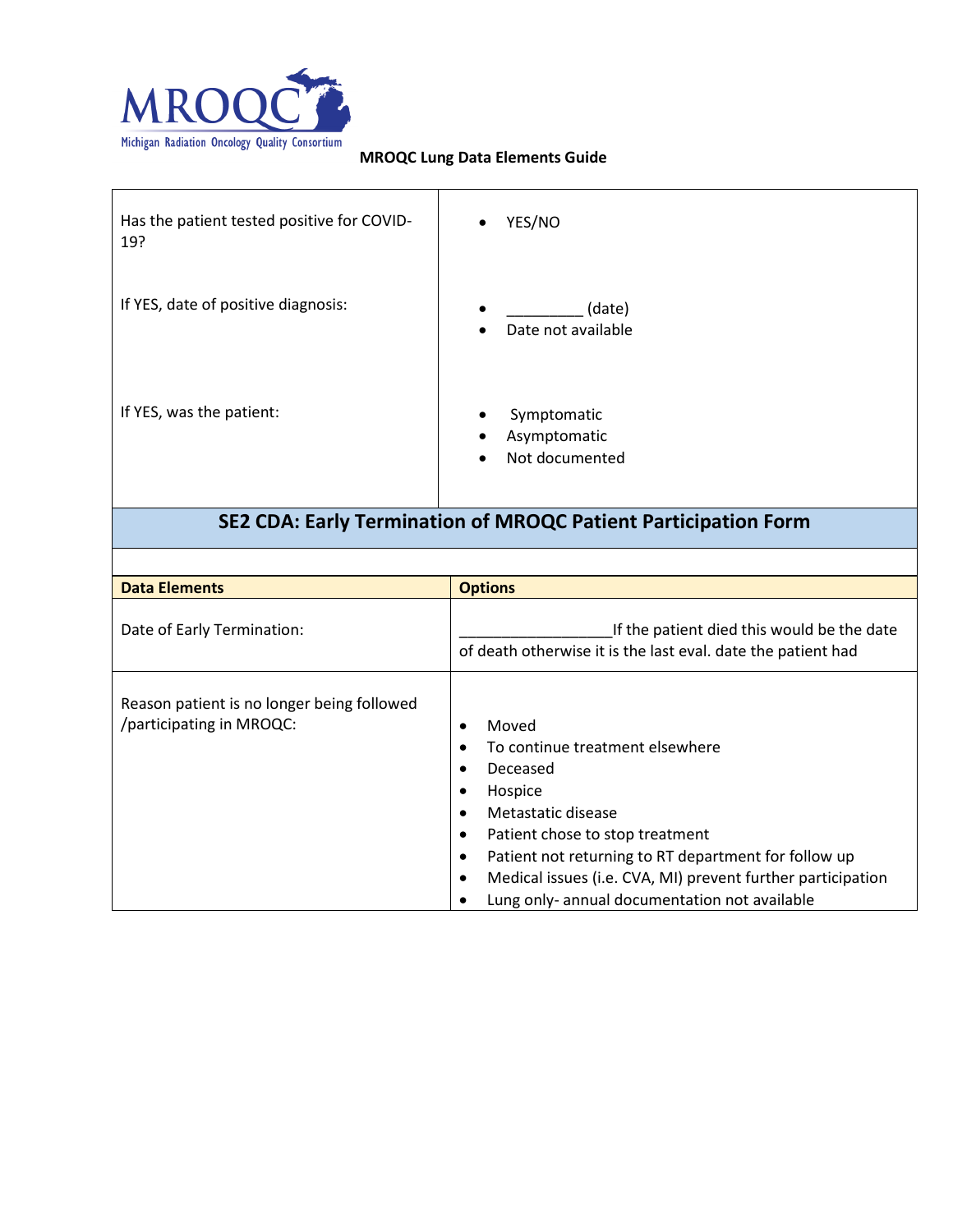

| <b>LUNG Radiotherapy Technical Details Form</b>                                                                                                                        |                                                                                                                                                                                                                                                                                                                                                                                                                                                                                                                                                          |  |
|------------------------------------------------------------------------------------------------------------------------------------------------------------------------|----------------------------------------------------------------------------------------------------------------------------------------------------------------------------------------------------------------------------------------------------------------------------------------------------------------------------------------------------------------------------------------------------------------------------------------------------------------------------------------------------------------------------------------------------------|--|
|                                                                                                                                                                        |                                                                                                                                                                                                                                                                                                                                                                                                                                                                                                                                                          |  |
| <b>Data Elements</b>                                                                                                                                                   | <b>Options</b>                                                                                                                                                                                                                                                                                                                                                                                                                                                                                                                                           |  |
| <b>Simulation</b><br>Which lung has the primary tumor?                                                                                                                 | Right<br>Left<br>$\bullet$                                                                                                                                                                                                                                                                                                                                                                                                                                                                                                                               |  |
| Was intravenous contrast used for the<br>patient's treatment planning simulation?                                                                                      | Yes<br><b>No</b>                                                                                                                                                                                                                                                                                                                                                                                                                                                                                                                                         |  |
| Select the primary method used to assess the<br>motion of the tumor and organs-at-risk during<br>simulation.                                                           | <b>DCT</b><br>$\bullet$<br>Fluoroscopy<br>$\bullet$<br>Slow CT<br>$\bullet$<br>Motion not assessed<br>$\bullet$<br>Scans at multiple breath hold states<br>$\bullet$<br>Other. Please specify:<br>$\bullet$                                                                                                                                                                                                                                                                                                                                              |  |
| <b>Targets</b>                                                                                                                                                         |                                                                                                                                                                                                                                                                                                                                                                                                                                                                                                                                                          |  |
| Which modalities were used for target<br>delineation? Only choose datasets which<br>were registered and fused to the treatment<br>planning scan. Check all that apply. | <b>CT</b><br>$\bullet$<br>Diagnostic CT<br>$\bullet$<br>PET<br>$\bullet$<br><b>MRI</b><br>$\bullet$                                                                                                                                                                                                                                                                                                                                                                                                                                                      |  |
| How was motion accounted for during the<br>treatment of this patient?                                                                                                  | ITV approach: no motion control technique was applied, but<br>$\bullet$<br>the target volumes were designed to account for breathing<br>motion (using 4DCT, scans at multiple breath hold states,<br>slow CT, etc.)<br>Voluntary breath hold without a device<br>$\bullet$<br>Breath hold with a device (ABC, SDX, etc.)<br>$\bullet$<br>Gating of radiotherapy (RPM, AlignRT, etc.)<br>$\bullet$<br>Abdominal compression<br>$\bullet$<br>Motion was not taken into account while designing volumes<br>or by a motion management technique<br>$\bullet$ |  |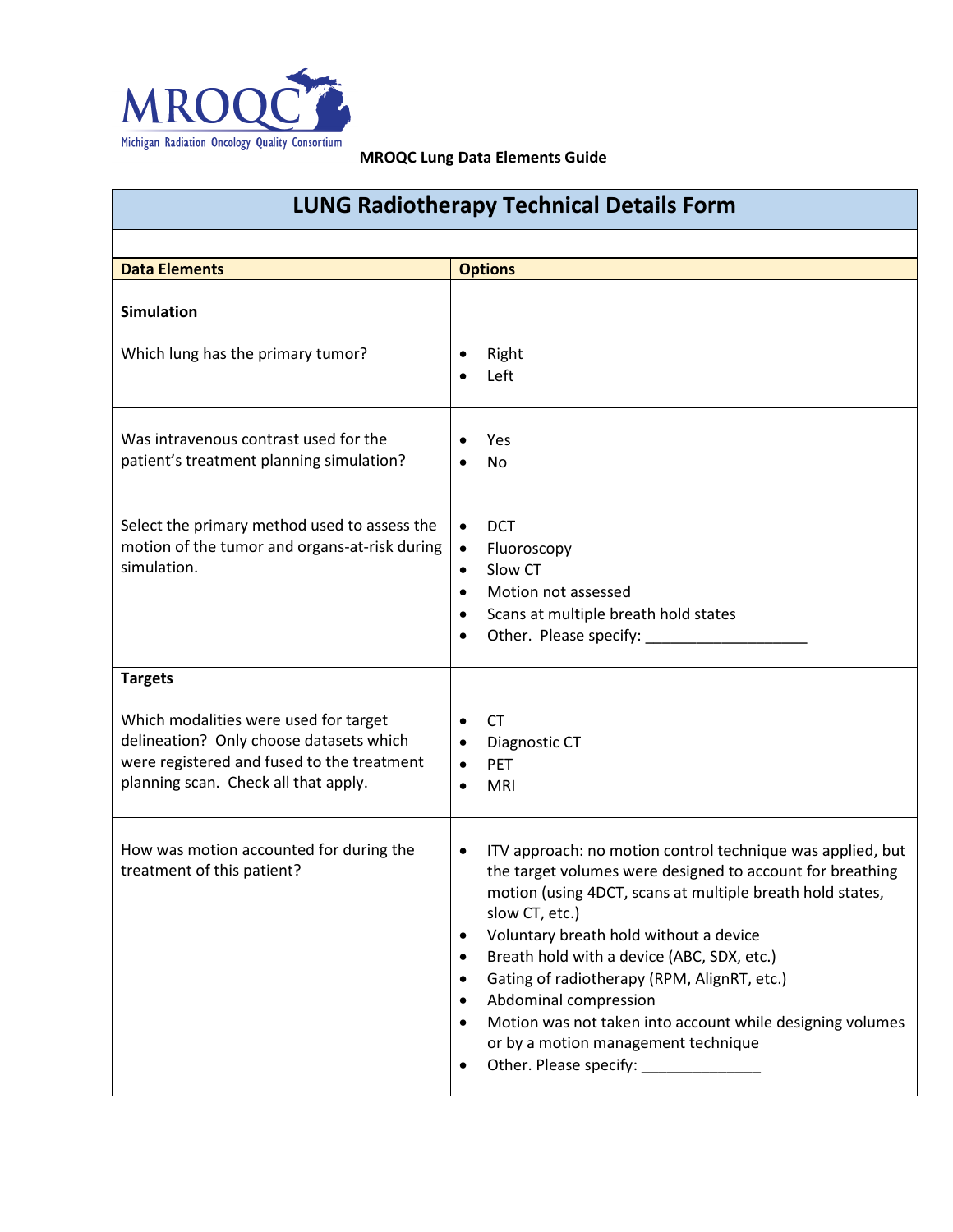

r

| What was the reason for not considering<br>motion in accordance with the MROQC target<br>delineation guidelines?                                                                                                                                 | DCT is not available at treating institution<br>$\bullet$<br>Use of slow CT was not feasible, due to time constraints or<br>$\bullet$<br>experience with technique<br>Other. Please specify:<br>$\bullet$ |
|--------------------------------------------------------------------------------------------------------------------------------------------------------------------------------------------------------------------------------------------------|-----------------------------------------------------------------------------------------------------------------------------------------------------------------------------------------------------------|
| Was patient specific reproducibility testing<br>performed to ensure the breath hold position<br>was reliable? [If " Voluntary breath hold<br>without a device" or "Breath hold with a<br>device (ABC, SDX, etc.)" or "Abdominal<br>compression"] | Yes<br>$\bullet$<br>No                                                                                                                                                                                    |
| Was motion considered in the delineation of<br>target volumes? [If "Other. Please specify:"]                                                                                                                                                     | Yes<br>$\bullet$<br>No<br>$\bullet$                                                                                                                                                                       |
| Was a motion encompassing GTV (IGTV)<br>structure contoured?                                                                                                                                                                                     | Yes<br>No                                                                                                                                                                                                 |
| Select the name of the GTV structure:                                                                                                                                                                                                            | Drop-down menu: GTV, GTVp, IGTV, Other. Please specify:<br>$\bullet$                                                                                                                                      |
| Was a CTV or ICTV structure contoured?                                                                                                                                                                                                           | Yes<br>No                                                                                                                                                                                                 |
| Enter the volume of the IGTV (GTV) in cc:                                                                                                                                                                                                        | cc                                                                                                                                                                                                        |
| Enter the reason(s):                                                                                                                                                                                                                             | Institutional practice<br>$\bullet$<br>Physician preference<br>$\bullet$<br>Ambiguity in imaging/could not define<br>$\bullet$<br>$\bullet$                                                               |
| Was a motion encompassing CTV or ICTV<br>structure defined/contoured?                                                                                                                                                                            | Yes<br>No                                                                                                                                                                                                 |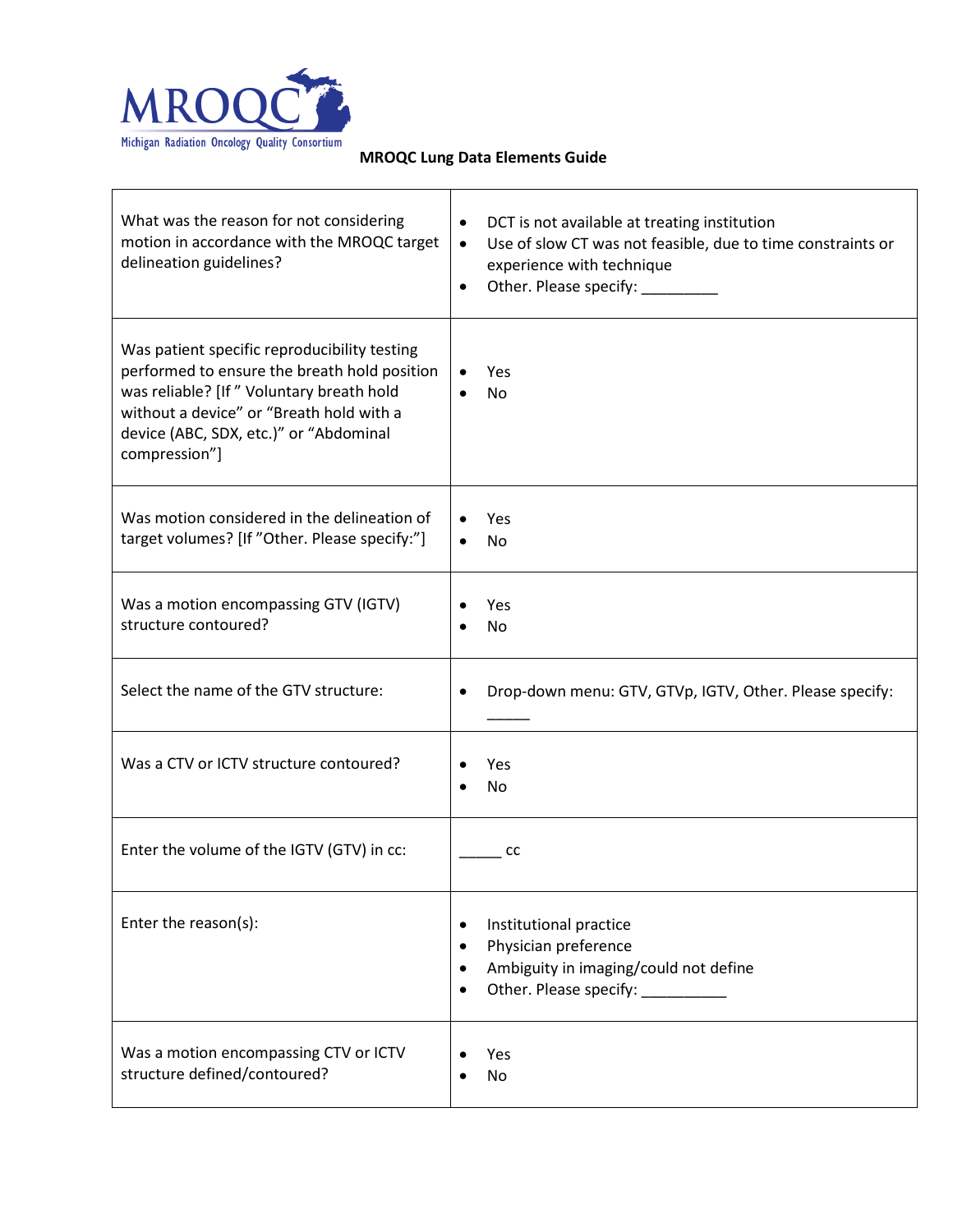

| Select the name of the CTV structure:                                                                                                          | Drop-down menu: CTV, CTVp, CTV_High, ICTV, Other. Please<br>٠<br>specify: $\frac{1}{2}$                                                                                   |
|------------------------------------------------------------------------------------------------------------------------------------------------|---------------------------------------------------------------------------------------------------------------------------------------------------------------------------|
| Enter the volume of the ICTV (CTV) in cc                                                                                                       | cc                                                                                                                                                                        |
| What is the approximate margin between the<br>IGTV (GTV)structure and ICTV (CTV) structure<br>in cm?                                           | cm                                                                                                                                                                        |
| Enter the reason(s):                                                                                                                           | Institutional practice<br>٠<br>Physician preference<br>$\bullet$<br>Ambiguity in imaging/could not define<br>$\bullet$<br>Other. Please specify: ___________<br>$\bullet$ |
| Was a PTV structure defined?                                                                                                                   | Yes<br>No                                                                                                                                                                 |
| Select the name of the PTV structure:                                                                                                          | > Drop-down menu: PTV, PTVp, PTV_High, Other. Please<br>specify: $\frac{1}{2}$                                                                                            |
| Enter the volume of the PTV in cc                                                                                                              | cc                                                                                                                                                                        |
| What is the approximate margin between the<br>CTV structure (or GTV structure if CTV<br>structure was not defined) and PTV structure<br>in cm? | cm                                                                                                                                                                        |
| Enter the reason(s):                                                                                                                           | Institutional practice<br>➤<br>Physician preference<br>➤<br>Ambiguity in imaging/could not define<br>➤<br>Other. Please specify: __________<br>➤                          |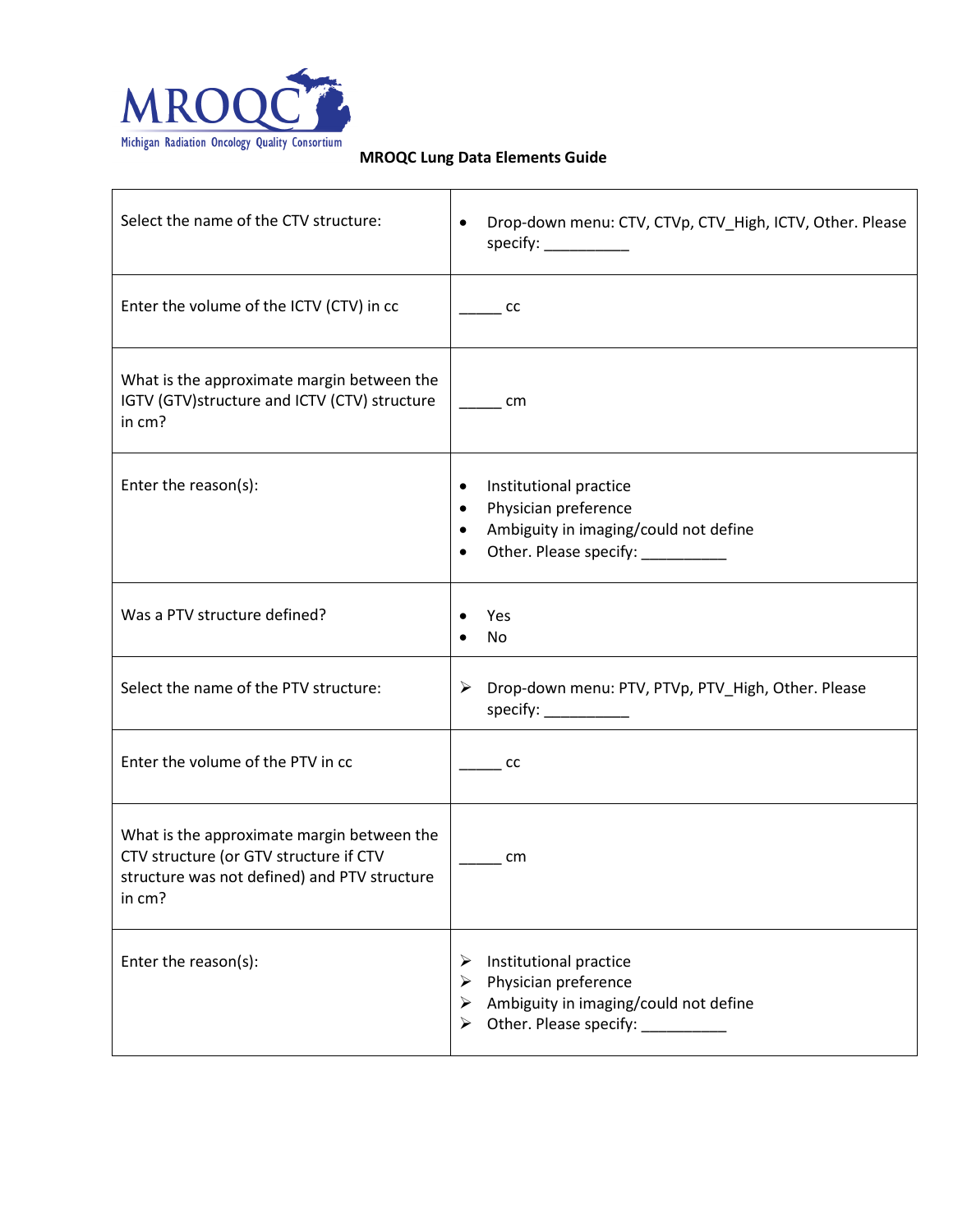

| <b>Treatment Planning</b>                                                                        |                                                                                                                                                                                                                                                           |
|--------------------------------------------------------------------------------------------------|-----------------------------------------------------------------------------------------------------------------------------------------------------------------------------------------------------------------------------------------------------------|
| Do any of these structures overlap with a 2<br>cm expansion of the PTV? Check all that<br>apply. | Spinal cord<br>$\bullet$<br><b>Brachial plexus</b><br>$\bullet$<br>Heart<br>$\bullet$<br>Other structure of interest. Please specify: _<br>$\bullet$<br>Esophagus<br>$\bullet$<br>No, the PTV is greater than 2 cm from all other structures<br>$\bullet$ |
| Select the number of plans treated                                                               | drop-down menu: 1-10<br>$\bullet$                                                                                                                                                                                                                         |
| For each plan, specify:                                                                          |                                                                                                                                                                                                                                                           |
| $\triangleright$ a. Planning type                                                                | Forward planning<br>$\bullet$<br>Inverse planning<br>$\bullet$                                                                                                                                                                                            |
| b) Dose delivered with this plan (Gy<br>➤                                                        | between 1 and 90<br>$\bullet$                                                                                                                                                                                                                             |
| c) Number of fractions delivered with<br>➤<br>this plan                                          | between 1 and 40<br>$\bullet$                                                                                                                                                                                                                             |
| $\triangleright$ d. Was the patient treated BID?                                                 | Yes<br>No                                                                                                                                                                                                                                                 |
| e. Treatment region<br>➤                                                                         | Primary target<br>$\bullet$<br>Primary target & nodes<br>$\bullet$<br><b>Nodes</b><br>$\bullet$                                                                                                                                                           |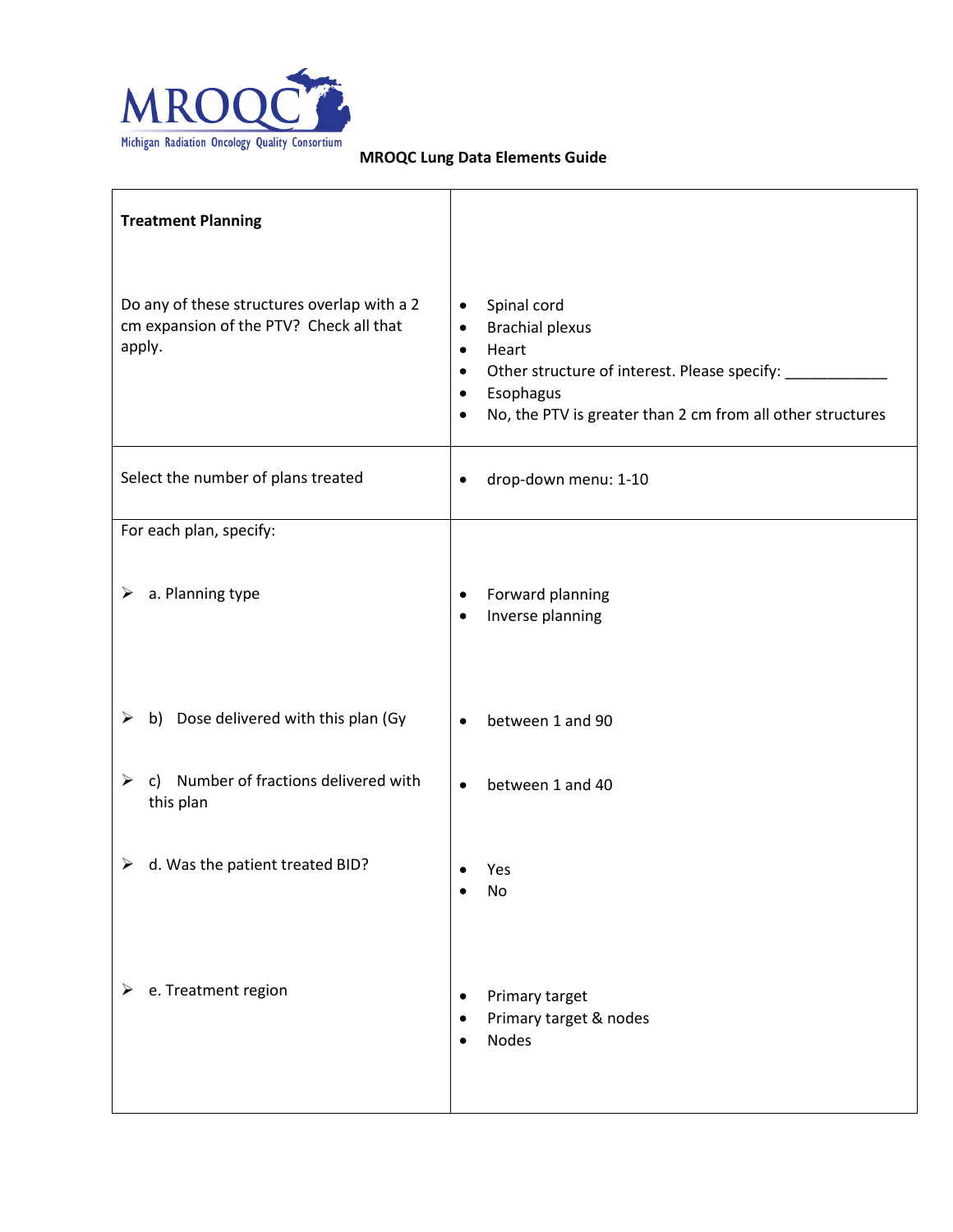

| Reason for plan<br>➤                            | Initial<br>$\bullet$                                                       |
|-------------------------------------------------|----------------------------------------------------------------------------|
|                                                 | <b>Planned Boost</b><br>$\bullet$                                          |
|                                                 | <b>Planned Adaptation</b><br>٠                                             |
|                                                 |                                                                            |
|                                                 | <b>Unplanned Modification</b><br>$\bullet$                                 |
|                                                 |                                                                            |
| If not initial, what was the reason?<br>➤<br>f) | Minimize dose to critical structures (e.g. off-cord or off<br>$\bullet$    |
|                                                 | brachial plexus boost)                                                     |
|                                                 | Patient anatomy change (e.g. lung inflation, pleural effusion<br>$\bullet$ |
|                                                 | change)                                                                    |
|                                                 | Change in motion management strategy<br>٠                                  |
|                                                 | Other. Please specify: _________<br>$\bullet$                              |
|                                                 |                                                                            |
|                                                 |                                                                            |
|                                                 |                                                                            |
|                                                 |                                                                            |
| g. Was this plan considered SBRT?<br>≻          | Yes                                                                        |
|                                                 | No                                                                         |
|                                                 |                                                                            |
|                                                 |                                                                            |
|                                                 |                                                                            |
| h) Did this plan include a concomitant<br>➤     |                                                                            |
| boost?                                          | Yes                                                                        |
|                                                 | No                                                                         |
|                                                 |                                                                            |
|                                                 |                                                                            |
|                                                 |                                                                            |
|                                                 | Gy (between 1 and 90)                                                      |
| If no, enter planned dose:<br>➤<br>j)           |                                                                            |
|                                                 |                                                                            |
|                                                 |                                                                            |
| k) If no, enter planned number of<br>➤          | Gy (between 1 and 40)                                                      |
| fractions:                                      |                                                                            |
|                                                 |                                                                            |
| <b>Treatment Delivery and Image Guidance</b>    |                                                                            |
|                                                 |                                                                            |
| What type of imaging was used to verify this    | kV/MV portal<br>٠                                                          |
| patient's setup?                                | CT (CBCT or TomoTherapy CT)<br>$\bullet$                                   |
|                                                 | Films<br>$\bullet$                                                         |
|                                                 | Video-based system                                                         |
|                                                 |                                                                            |
|                                                 |                                                                            |